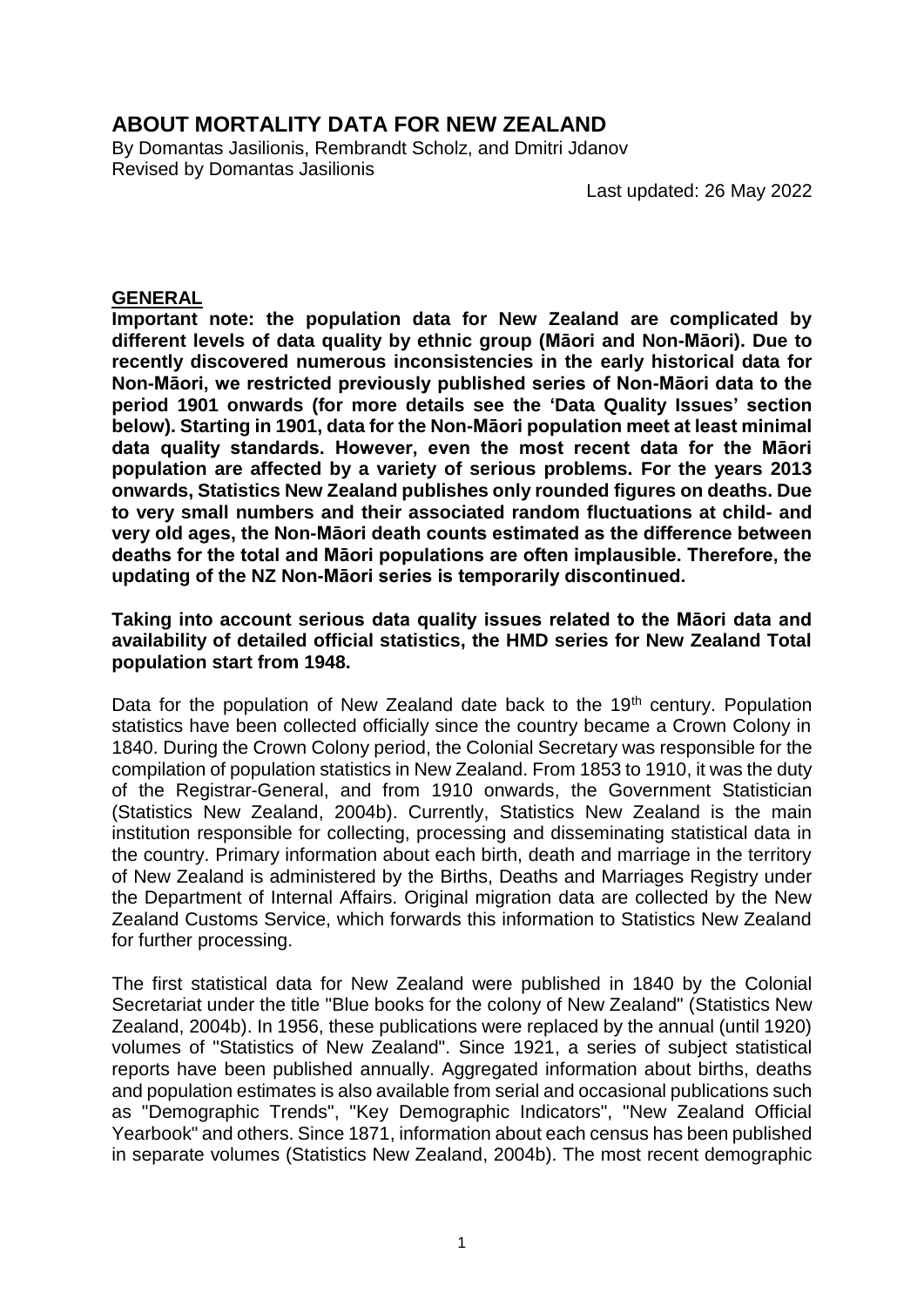data and some longer data series are freely available via the official web site of Statistics New Zealand (http://www.stats.govt.nz).

The first general census of New Zealand took place in 1851, although it excluded the Māori population (Statistics New Zealand, 2001). During the period from 1858 to 1881, censuses were conducted on a triennial basis. Since 1881, censuses have been held every five years (with exceptions in 1931, 1941, 2011). Due to the devastating earthquake in Christchurch on 22 February 2011, the 2011 census was postponed and only took place on the 5<sup>th</sup> of March, 2013.

The 1858 census marks the first attempt to include the Māori population. However, only limited, aggregate-level information on the Māori population is available from the early censuses. A separate census of the Māori population, which provided more detailed information, was conducted in 1926. Until 1951, separate census questionnaires designed for the Māori population were used. Since 1951, the Māori population has been counted by the general censuses of New Zealand and the practice of separate Māori censuses has been discontinued (Statistics New Zealand, 2001).

There were separate vital registers for the Māori and for the rest of the population (mostly European) until the beginning of the 1960s. The registration system of the Māori population was of much lower quality, so the corresponding historical data on the Māori population are affected by various problems such as the under-registration of births and deaths. Since 1948 (and particularly since 1961), the data for the Māori population have improved. Data for the Non-Māori population are available since 1876 but, as previously mentioned, are not reliable until 1901..

In 1961, the practice of separate birth and death registers for the Māori and the Non-Māori was abolished, and general registers began in 1962. As a consequence, Statistics New Zealand discontinued publishing data separately for the Non-Māori population.

A continuous series of annual population estimates (for the Total, Māori, and Non-Māori populations) date back to 1936. The 1990s mark two significant changes in the population definitions. First, both population estimates and vital statistics for the period beginning in 1991 have been recalculated for the 'usually resident' (*de jure*) population, whereas these data previously covered the *de facto* population.

Second, the definition of ethnicity in the population statistics for New Zealand underwent a major shift at the beginning of the 1990s. Instead of strict definitions of ethnicity based on "degree of blood" or "belonging to a sole ethnic group", a new, more flexible definition (including the possibility of belonging to several ethnic groups) was introduced. These changes made a significant impact on the population estimates, births and deaths and other ethnic-specific statistical indicators for sub-groups of the New Zealand population..

## *Specific episodes in the demographic history of New Zealand*

Mortality in New Zealand was heavily affected by the two World Wars. However, this effect is not reflected in the official statistics because the military population (and combat losses) is excluded during war years.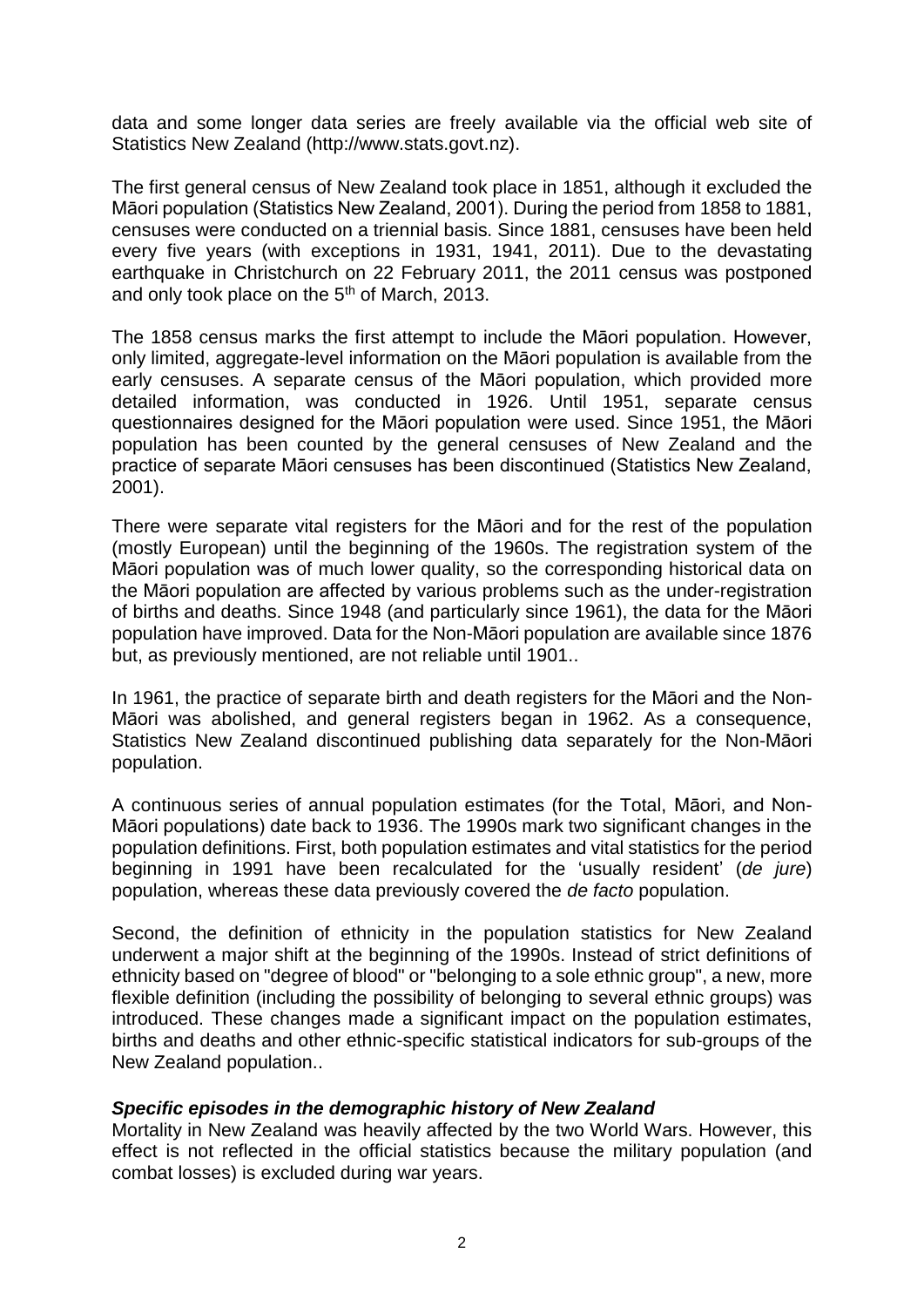The influenza epidemic of 1918 caused about 8,500 deaths in New Zealand inducing a large mortality increase during this particular year (Statistics New Zealand, 2004b). Other important events resulting in a significant increase in deaths include: the Hawke's Bay earthquake of 1931, which caused 256 deaths; and the 1979 crash of an Air New Zealand plane on Mount Erebus, Antarctica, causing 257 deaths (Statistics New Zealand, 2004b). The 2011 earthquake caused 185 deaths and massive damages in some areas which was the main reason for postponing the 2011 census to 2013.

## *Source of Data*

The most recent population estimates and birth counts were downloaded from the official website of Statistics New Zealand (http://www.stats.govt.nz). Historical data for the period until 1926 come from Bloomfield (1984). All the remaining published and unpublished demographic data were provided by Statistics New Zealand.

## **TERRITORIAL COVERAGE**

New Zealand consists of two larger Islands and several small islands in the South Pacific. Since the early proclamations in 1840, 1842, and 1847, the small islands were added in 1887, 1901 and 1923. These territorial changes were so small in terms of population size that they do not influence mortality indicators. Therefore, it is not necessary to adjust for these changes. There have been no further territorial changes in New Zealand during the period covered by the data included in the database.

# **DEATH COUNT DATA**

## *Coverage and completeness*

According to Statistics New Zealand, death registration during the most recent decades is complete and the majority of deaths are recorded (Statistics New Zealand, 2004a). By law, all deaths occurring on the territory of New Zealand must be registered within three working days after the burial or cremation' of the body. The funeral director or another person responsible for death notification forwards the notification document to the Births, Deaths and Marriages Registry (under the Department of Internal Affairs). Together with this document, a Medical Certificate of Cause of Death from a physician or coroner is sent to the Registry. A computerized file containing information about each registered death is forwarded to Statistics New Zealand each month. Data are aggregated on a quarterly or annual basis, but only deaths registered in a given year are included into the official death statistics for that year (Statistics New Zealand, 2004a). That is, a death that occurred in 2000 but which was not actually registered until 2001 would be included in the death statistics for 2001.

There is some evidence that death registration was incomplete until the beginning of the 1960s. First of all, concerning Māori deaths, which were counted by a separate register until 1961, some evidence was found by the authors of a possible underestimation at older ages prior to the 1960s (see the 'Data Quality Issues' section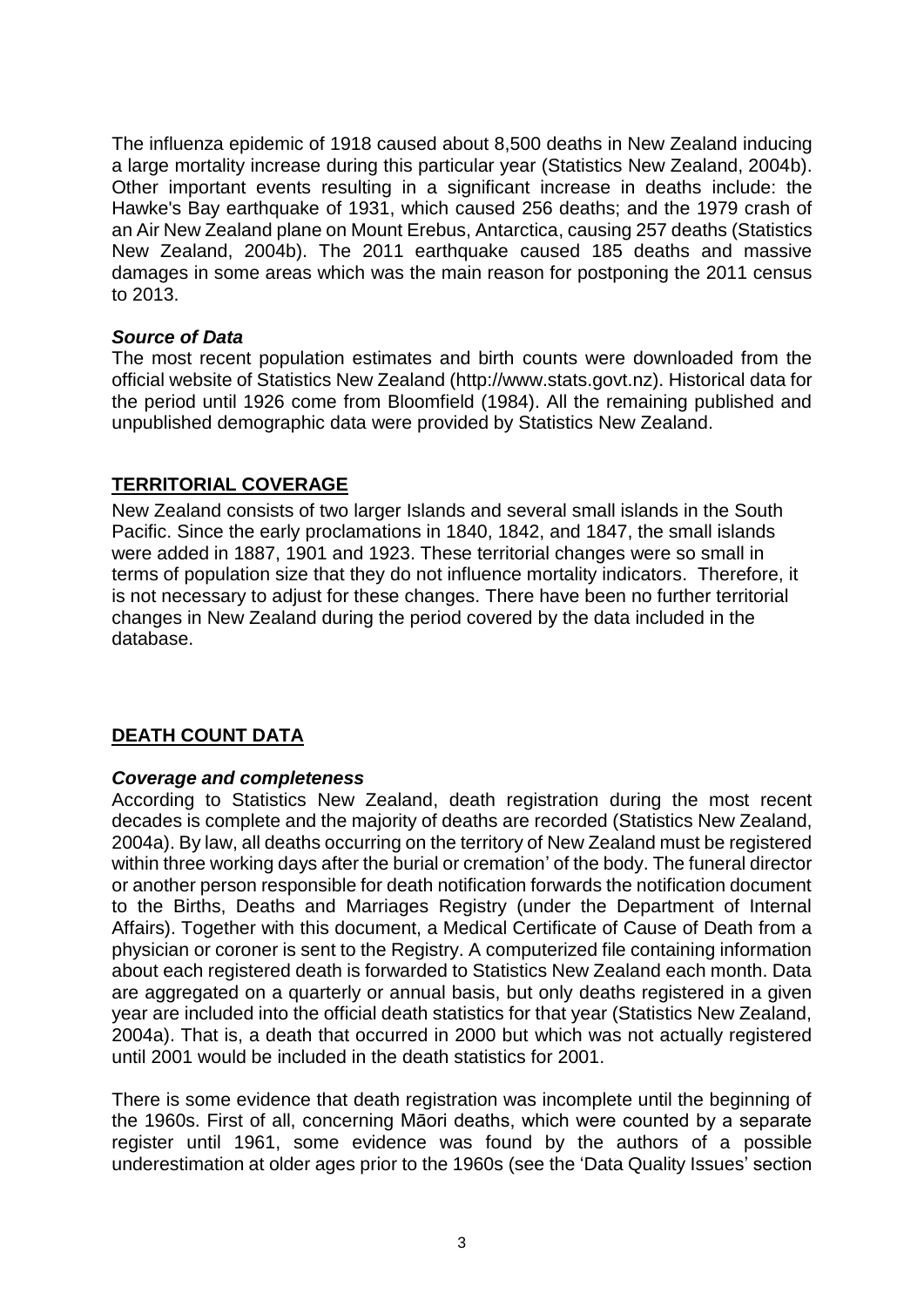below). In addition, Non-Māori neonatal deaths were seriously underestimated at least until the 1910s (by about 18% in 1876). Deaths of Non-Māori who lived among Māori were also generally unrecorded until the beginning of the 20<sup>th</sup> century (Statistics New Zealand, 2006). The officially published death counts for the periods around the Boer war (1899-1902), WW1 (1914-1921), and WW2 (1939-1947) cover only the civilian population and do not include the numerous military deaths.

Prior to 1991, data include all deaths that occurred in New Zealand and were registered in New Zealand (i.e. the *de facto* population). Since 1991, data include deaths of New Zealand residents (i.e. the *de jure* population).

According to Ajwani et al. (2003), Māori mortality estimates for the 1980s and early 1990s are significantly affected by a numerator-denominator bias due to differences in how ethnicity was defined by the Death Registry and in the censuses. Information about the degree of blood (the criterion used by the Death Registry until September 1<sup>st</sup> 1995 was often incomplete as "funeral directors often guessed or assumed the extent of Maori 'blood' or did not complete this section at all" (Pomare et al. 1995; cited in Ajwani et al. 2003). Consequently, there was a relatively high probability of mismatch between the ethnic identification indicated in the death record and selfreported ethnicity given in the corresponding census record. Unfortunately, we have not been able to resolve this inconsistency. Ajwani and his colleagues at the Wellington School of Medicine and Health Sciences (Statistics New Zealand) and Ministry of Health have attempted to avoid numerator-denominator bias by introducing special adjustment ratios (for more details, see Ajwani et al. 2003). Unfortunately, even this study suffers from several methodological constraints.

#### *Specific details*

The official death counts are available for single years of age starting in 1948. For the period 1980-2013, death counts by sex, ethnic origin, age, birth cohort, and year of registration were produced from the Births, Deaths and Marriages Registry data (and provided by Statistics New Zealand). For the years 2014 onwards, death counts by sex, ethnic origin (Total population and Māori), age, and year of registration are available only in rounded format. Statistics New Zealand (2022) describes the rounding procedure as the following:

"Random rounding is used to disguise small counts, but all cells in a table are randomly rounded. Counts that are already a multiple of three are left unchanged. Those not a multiple of three are rounded to one of the two nearest multiples. For example, a one will be rounded to either a zero or a three. Each value in the table is rounded independently. This means counts may not sum to totals, but ensures that published totals are within two of the original number."

The change in definition of ethnicity noted earlier also affected death counts. Prior to September 1<sup>st</sup> 1995 the definition of Māori and other ethnic groups (by the Death Registry) was based on the degree of blood criterion (e.g. half Māori, full Māori). Since then, ethnic identification of the deceased has relied fully on information provided by the next kin (self-determination concept) (Statistics New Zealand, 2004a). As a consequence, deaths in 1995 are classified by a mixture of the previous and current definitions of ethnicity. An attempt has been made to solve this problem for the Human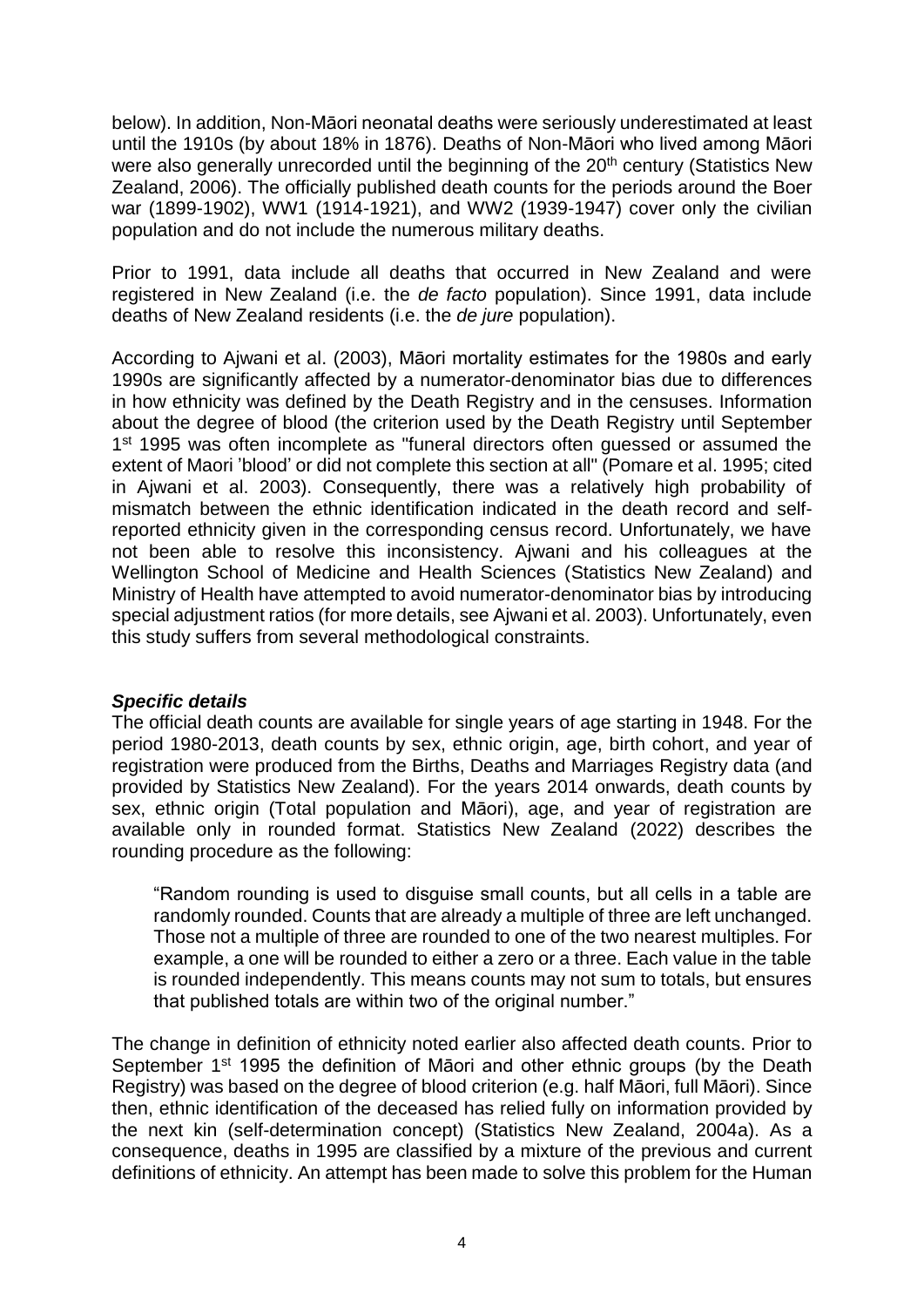Mortality Database (HMD) by introducing a special adjustment factor for deaths (see Appendix II for more details).

However, even after adjusting for the change in the definition of ethnicity, an unexpected increase in Māori deaths is apparent in 1996. A possible explanation is that there may have been a tendency to misreport ethnicity, especially for children.

Due to very low quality of death statistics for the Māori sub-population and the unavailability of data by five-year age groups before 1948, we restrict our data series for the Total and Māori populations to the period starting in 1948. Due to very serious deficiencies of data on deaths before 1901, the series of Non-Māori mortality estimates begin in the year 1901. However, the user should be aware that the HMD estimates for the Non-Māori for the periods 1901-1921 and 1939-1947 should be used with extra caution (see the 'Data Quality Issues' section below).

# **POPULATION COUNT DATA**

## *Coverage and completeness*

The series of Total, Māori and Non-Māori population estimates date back to 1936. Official population estimates for 1936 refer to the population as of December  $31^{st}$ , population estimates for 1937-1990 refer to the average population (the mean of the year ending December 31<sup>st</sup>), while population estimates for 1991-2014 refer to the population as of June 30<sup>th</sup>. Data for the period 1936-1990 cover the *de facto* population, whereas data for the years 1991-2021 refer to the 'usually resident' population. To account for the change in population coverage, adjustment factors were used as described in the Methods Protocol (Appendix D).

Māori and Non-Māori populations were counted separately until 1951. Population census data for the Non-Māori population are available from 1858 to 1926 (Bloomfield, 1984). Historical population data on Non-Māori (prior to the 1930s) seem to be unreliable at older ages (see the 'Data Quality Issues' section below).

Official population counts for the First and Second World Wars include the civilian population only. Official population estimates for WW2 (1939-1947) do not account for the large movements of military personnel and war-related deaths. Official population estimates are not available at all for the period around WW1 (1914-1921). Therefore, annual population counts (for Non-Māori population only) were estimated using the HMD methodology (which assumes that migration during the inter-censal periods 1911-1916 and 1916-1921 is distributed uniformly). The newly calculated annual population estimates do not account for very substantial movements of military personnel (40% of males aged 20-44 were mobilized) nor for military deaths and should be treated with caution.

Māori data are of much worse quality than non-Maori data even in the most recent period. First, Statistics New Zealand acknowledges that Māori population data (and, consequently, also total population counts) are incomplete and affected by underregistration of vital events at least until 1936 (possibly even 1961) (Statistics New Zealand, 2004a).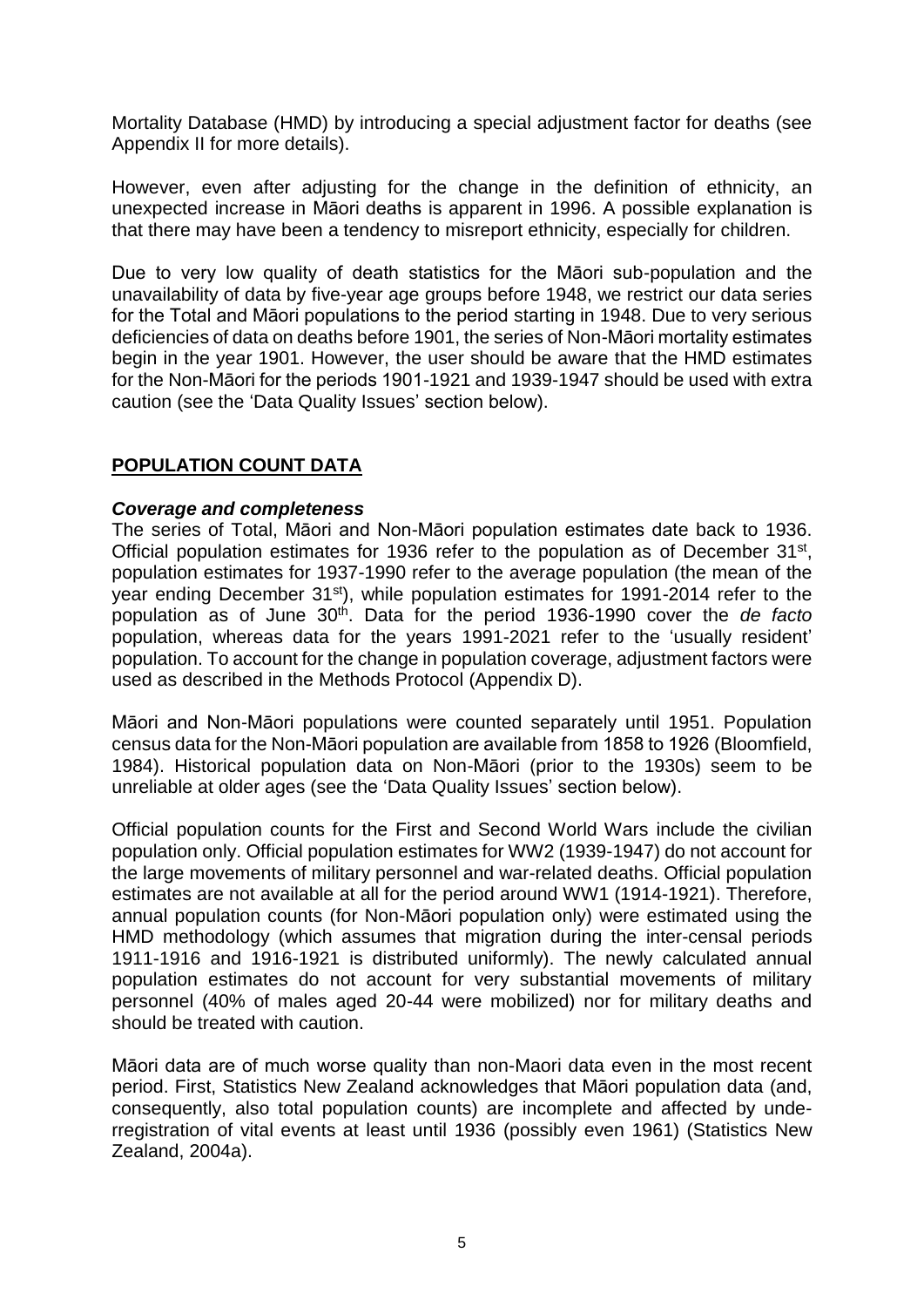Second, since the removal of the ethnicity questions on New Zealand arrival and departure cards in the mid-1980s, there has been no accurate information on Māori migration (Robson et al., 2001). Thus, the Māori population estimates can not be calculated without using some approximations. Statistics New Zealand (2004a) warns that "all estimates for the Māori ethnic group are supplied only as a guide for research and other analytical purposes". For more details about data problems see the 'Data Quality Issues' section below.

### *Specific details*

The latest population estimates (1991-2021)—recalculated on the basis of the 2001, 2006, 2013, and 2018 censuses—have been adjusted for census undercounts. Population estimates for the periods 2006-2013 and 2014-2017 refer to the intercensal population estimates revised on the basis of the 2013 and 2018 censuses. According to Statistics New Zealand, the total undercount in the 1981, 1986, and 1991 censuses was about 2% (or about 66,000-70,000 people) (Statistics New Zealand, 1998). Thus, population estimates and census counts may differ substantially for the same year.

The estimated *de facto* population includes all people present in New Zealand and counted by the census (census night population count). This estimate includes visitors from overseas who are counted on the census night but excludes New Zealand residents who are temporarily overseas. The 'usually resident' population is an estimate of all people who usually live in New Zealand, or in an area of New Zealand territory, at a given date. This estimate is based on the census count of the 'usually resident' population, which excludes visitors from overseas, and is adjusted to include residents who are temporarily overseas on the census night as well as residents who are missed or counted more than once by the census (net census undercount). Furthermore, these estimates are adjusted for births, deaths and net migration (arrivals less departures) of residents during the period between the census night and the reference date (Statistics New Zealand, 2004a).

Starting in 1991, official population estimates for the Māori and the Non-Māori populations have also been recalculated according to the 'usually resident' concept. In addition, Māori population estimates have been re-estimated (working backwards from the 2001 census to 1991) using a new definition of ethnicity. Māori and Non-Māori population estimates prior to 1991 use a stricter definition based on selfidentification by degree of blood or belonging to a sole ethnicity. Since 1991, official population estimates use a more flexible concept of ethnicity, which is based on selfidentification with any ethnic group (with the possibility of belonging to several ethnic groups simultaneously). For more details see Appendix III by Jit Cheung.

Although the population data on Māori (and on Non-Māori) have been classified using the new definition of ethnicity since 1991, data on births and deaths retained the old definition until 1995. In order to assure consistency between the ethnicity-specific data on births, deaths and population estimates, new estimates have been produced here for the Māori population for 1991-1995 based on the older concept of ethnicity. As a result, the series of the Māori and Non-Māori population estimates by the old definition of ethnicity has been extended up to 1995. For more details about all the adjustments related to Māori and Non-Māori data, see Appendix II.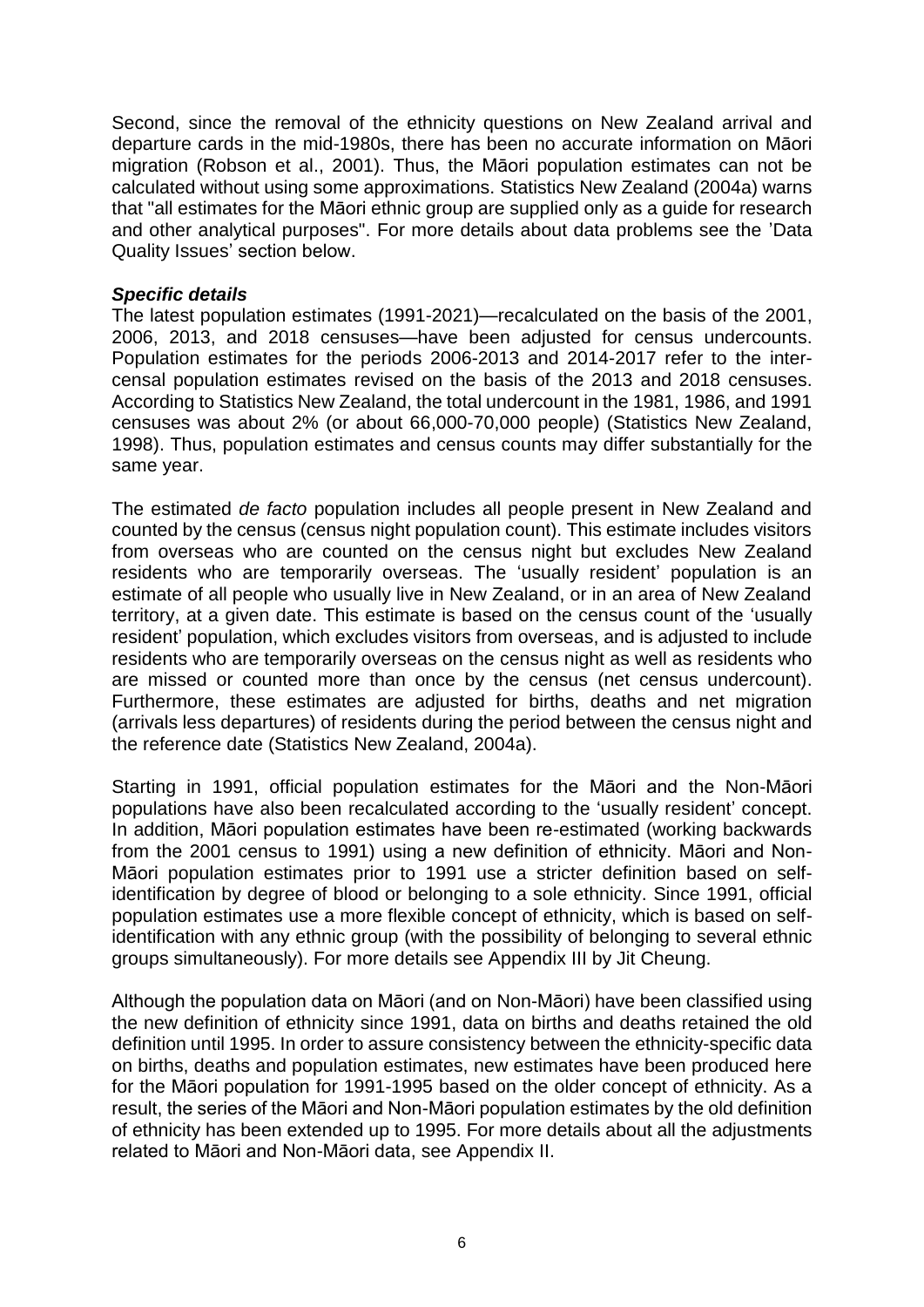# **BIRTH COUNT DATA**

### *Coverage and completeness*

According to Statistics New Zealand, birth registration is virtually complete with 99.9% of births recorded (Statistics New Zealand, 2004a). Since 1991, birth data refer to births by female New Zealand residents (i.e. *de jure* population). Birth data before 1991 include all births that occurred in New Zealand and were registered in New Zealand (i.e. *de facto* population).

By law, the hospital must notify the Registrar-General within five working days of every live birth or stillbirth (issuing a 'Notification of Birth for Registration'). Within two months after the birth, a 'Birth Registration Form' must be completed and posted to the Births, Deaths and Marriages Registry in the Department of Internal Affairs (Statistics New Zealand, 2004a). The Birth Certificate is issued on the basis of the latter form.

Computerized information including both notifications of births and birth registration forms is sent to Statistics New Zealand once a month. Data are aggregated on a quarterly or annual basis, but only births registered in a given year (even if they actually occurred in an earlier year) are included into the official birth statistics for that year (Statistics New Zealand, 2004a). For more details see Appendix III by Jit Cheung.

Basic registration of births began in 1848 and was made compulsory in 1855. A more comprehensive registration system started in 1875. Registration of stillbirths became compulsory in 1919 only. Due to the poor quality of Māori statistics, Māori (and, consequently, Total population) births may have been underreported or misreported until 1961 (when the separate vital registration system for Māori was abolished) (Statistics New Zealand, 2004a). Pool (1967) noted several years in the 1940s when birthdates of Māori newborns were severely misreported. For example, because a universal system of family benefits was introduced in 1946, there was a tendency to register Māori children as being born during this particular year (although they were born earlier). The New Zealand Official Yearbook 1947–1949 reported that "Of the 5776 Māori births registered during 1946 no fewer than 1447 or 25% had occurred before 1945 - i.e. over a year before registration" (Statistics New Zealand, 2004a). Therefore, we decided to use the official data on Māori and Total births only for the period 1948 onwards.

Historical data on Non-Māori births are also problematic, especially before the 1910s (Statistics New Zealand, 2006). First, there was an underestimation of neonatal deaths, which was quite significant (about 18% in 1876) until the beginning of the 20<sup>th</sup> century. Second, some Māori births were registered as Non-Māori. Last, births of Non-Māori who lived among Māori were also generally unrecorded (Statistics New Zealand, 2006).

## *Specific details*

As in the case of deaths, a major change in the definition of ethnicity used on birth certificates occurred in 1995. Prior to September 1st 1995, the definition of Māori and other ethnic groups was based on identification by the degree of blood criterion (e.g. half Māori, full Māori). Since September 1<sup>s</sup> 1995, ethnic identification relies on information provided by the parent(s) of the newborn (self-determination concept) (Statistics New Zealand, 2004a). As a consequence, births for the year 1995 are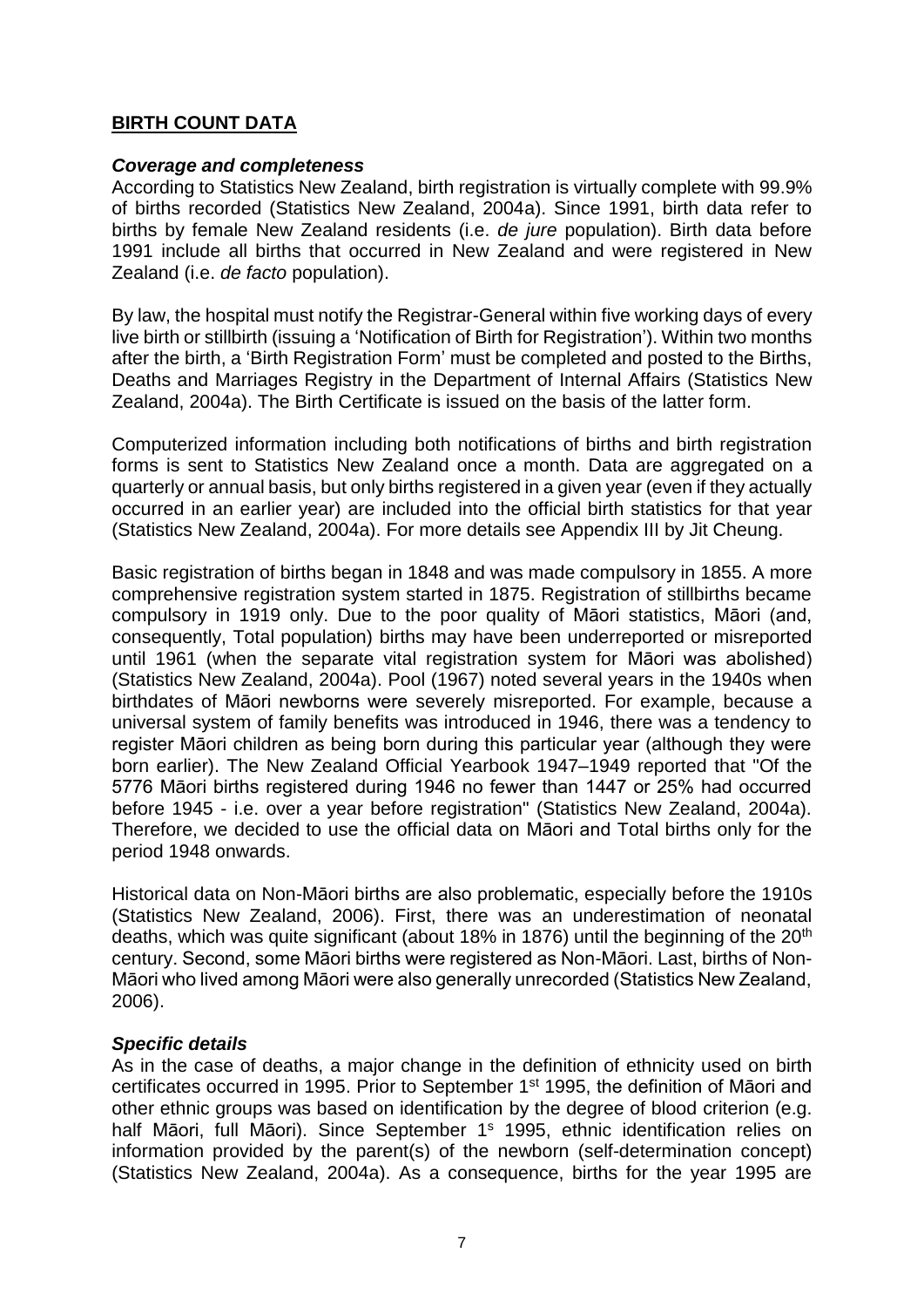classified by a mixture of the previous and current definitions of ethnicity. However, we found that such change had only a negligible impact on the birth rates. Therefore, by contrast with our treatment of deaths, we decided not to use additional correction factor in this case.

# **DATA QUALITY ISSUES**

Table 1. A short summary of data quality issues relevant to Non-Māori, Māori, and Total population statistics

| <b>Period</b> | Non-Māori                                                                                                                                                                                                                                                                                                                                                                                                                                                                                                                                                                                                                                                     | Māori                                                                                                         | <b>Total</b>                                                                                                                                          |
|---------------|---------------------------------------------------------------------------------------------------------------------------------------------------------------------------------------------------------------------------------------------------------------------------------------------------------------------------------------------------------------------------------------------------------------------------------------------------------------------------------------------------------------------------------------------------------------------------------------------------------------------------------------------------------------|---------------------------------------------------------------------------------------------------------------|-------------------------------------------------------------------------------------------------------------------------------------------------------|
| 1871-1900     | 1. Notable undercount of<br>neonatal deaths<br>2. Undercount of deaths<br>occurring among Non-<br>Māori residing among<br>Māori<br>3. Misclassification of<br>ethnicity in census, birth,<br>and death data<br>4. Very implausibly low<br>mortality rates at old<br>ages (partly due to very<br>small death and<br>population counts at<br>ages above 80)<br>5. Population censuses<br>are affected by<br>undercount and age<br>misreporting problems<br>6. Highly volatile in- and<br>out-migration patterns<br>during inter-censal<br>periods<br>7. Exclusion of war-<br>related deaths and<br>military population<br>(during the Boer war in<br>1899-1902) |                                                                                                               |                                                                                                                                                       |
| 1914-1921     | 8. Exclusion of numerous<br>war-related deaths and<br>military population<br>9. Implausibly low<br>mortality rates at old<br>ages for some years<br>(possibly due to<br>incomplete registration)                                                                                                                                                                                                                                                                                                                                                                                                                                                              |                                                                                                               |                                                                                                                                                       |
| 1939-1947     | 10. Exclusion of<br>numerous war-related<br>deaths and military<br>population                                                                                                                                                                                                                                                                                                                                                                                                                                                                                                                                                                                 | 1. Incomplete<br>registration of births and<br>deaths<br>2. Implausibly low<br>mortality rates at old<br>ages | 1. Exclusion of numerous<br>war-related deaths and<br>military population<br>2. Very low quality of<br>data for the Māori sub-<br>population possibly |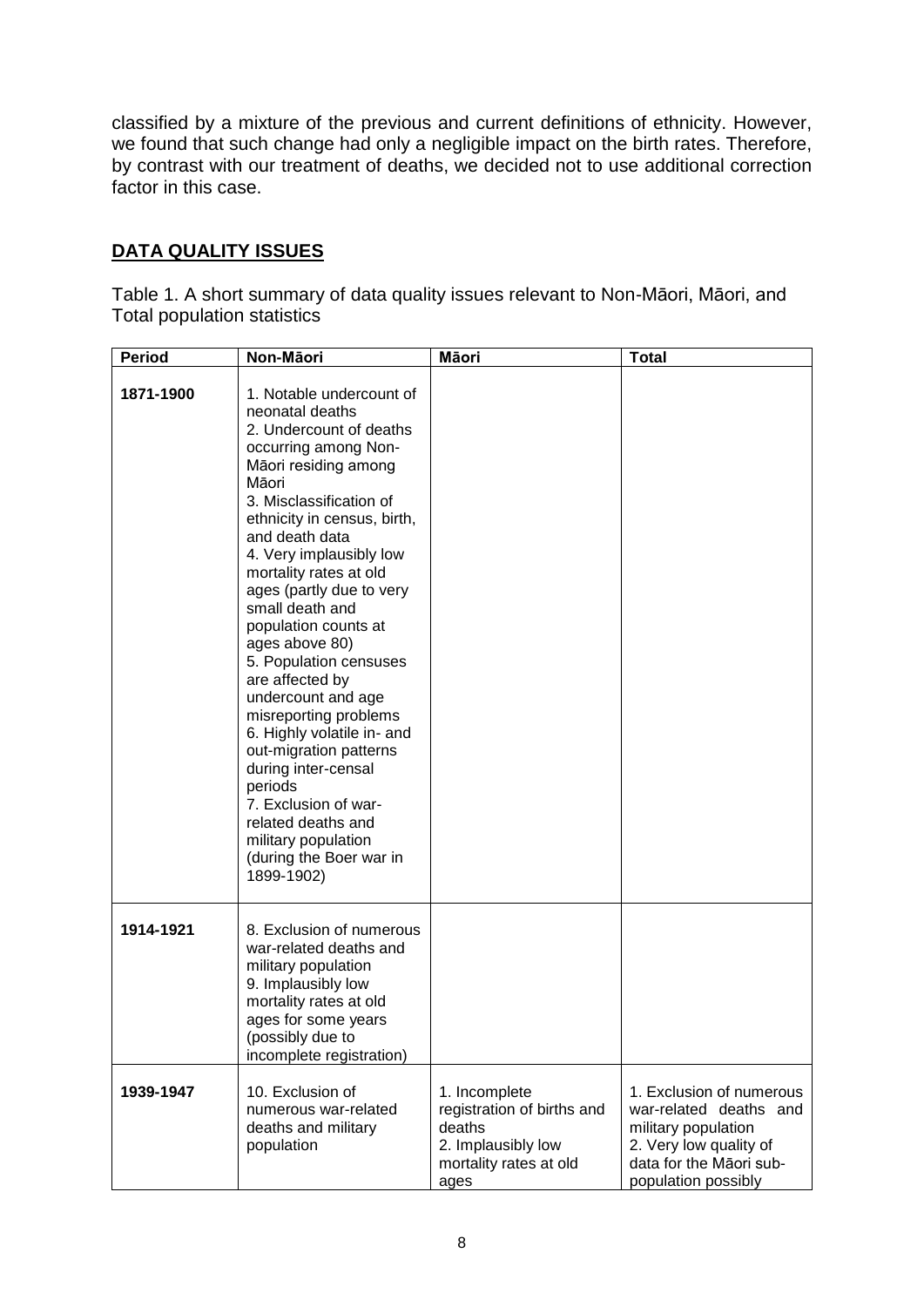|           |                                                                                                                                                                                                                                                                                                                                                       |                                                                                                                                                                                                                                                                                                                                            | affecting the quality of<br>data for the total<br>population. |
|-----------|-------------------------------------------------------------------------------------------------------------------------------------------------------------------------------------------------------------------------------------------------------------------------------------------------------------------------------------------------------|--------------------------------------------------------------------------------------------------------------------------------------------------------------------------------------------------------------------------------------------------------------------------------------------------------------------------------------------|---------------------------------------------------------------|
| 1948-1960 |                                                                                                                                                                                                                                                                                                                                                       | 4. Implausibly low<br>mortality rates at old<br>ages                                                                                                                                                                                                                                                                                       |                                                               |
| 1991-1995 | 11. New definition of<br>ethnicity introduced in<br>the 1991 census, while a<br>similar definition change<br>in death and birth<br>records occurred on<br>September 1 <sup>st</sup> 1995 only.<br>Lower quality and<br>inconsistent data for the<br>Māori population also<br>affecting the series for<br>the Non-Māori population<br>for this period. | 4. New definition of<br>ethnicity introduced in<br>the 1991 census, while a<br>similar definition change<br>in death and birth<br>records occurred on<br>September 1ST1995 only.<br><b>Statistics New Zealand</b><br>produced series of<br>population estimates<br>based on the old<br>definition of Māori but on<br>indirect information. |                                                               |
| 1996-2014 | 12. Due to the<br>differences in the<br>definition of ethnicity, the<br>series for the period<br>1996-2014 are not fully<br>comparable to the series<br>for the period before<br>1996.                                                                                                                                                                | 5. Due to the differences<br>in the definition of<br>ethnicity, the series for<br>the period 1996-2014<br>are not fully comparable<br>to the series for the<br>period before 1996.<br>6. Mortality at older ages<br>is volatile and implausibly<br>low for some years                                                                      |                                                               |
| 2014-2021 |                                                                                                                                                                                                                                                                                                                                                       | 13. Age-specific deaths are only available as rounded numbers (multiple of 3).                                                                                                                                                                                                                                                             |                                                               |

# **1. Problems with Non-Māori old age mortality estimates before 1901.**

Prior to 1901, the death rates at older ages estimated using the HMD methods protocole are implausibly low, and consequently, life expectancy estimates are implausibly high for those surviving to those older ages. For example, among non-Maori females in 1877, eso is estimated at 14.4 years. Life expectancies in 1881 and 1891 published by Preston, Keyftiz, and Schoen (1972) also show very large discrepancies at advanced ages (see table 2).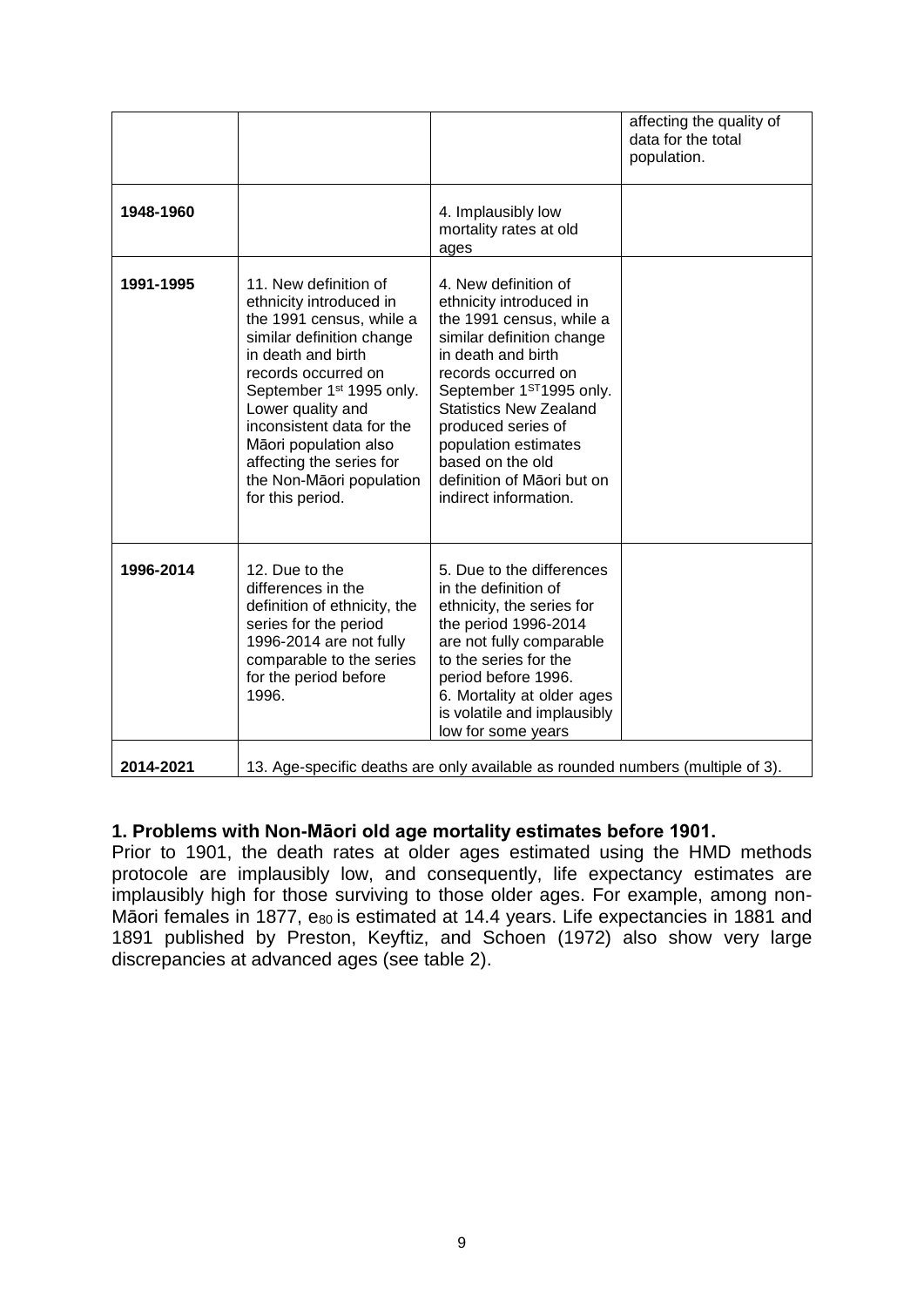|      |     | Preston et al.<br>(1972) |         | HMD   |         | <b>Difference</b> |         |
|------|-----|--------------------------|---------|-------|---------|-------------------|---------|
| Year | Age |                          |         |       |         |                   |         |
|      |     | Males                    | Females | Males | Females | Males             | Females |
| 1881 | 0   | 53.34                    | 56.80   | 53.87 | 57.33   | 0.54              | 0.53    |
|      | 30  | 36.50                    | 38.90   | 37.21 | 39.45   | 0.70              | 0.56    |
|      | 60  | 15.88                    | 17.00   | 16.88 | 17.69   | 1.00              | 0.69    |
|      | 80  | 6.14                     | 6.19    | 8.90  | 8.11    | 2.76              | 1.92    |
| 1891 | 0   | 54.50                    | 57.73   | 54.87 | 57.65   | 0.37              | $-0.08$ |
|      | 30  | 36.91                    | 38.91   | 37.11 | 38.61   | 0.20              | $-0.30$ |
|      | 60  | 14.51                    | 16.86   | 14.79 | 16.37   | 0.28              | $-0.49$ |
|      | 80  | 6.22                     | 10.86   | 7.05  | 7.00    | 0.84              | $-3.86$ |

Table 2. Life expectancy in New Zealand (non-Maori) in 1881, 1891, and 1901

These discrepancies result from the fact that the original raw data for this historical period are available in an aggregate format only (i.e., five-year age groups with an open age interval at 80+), and also that there are very few deaths at very old ages. For example, among females aged 80+, there were only 16 deaths in 1877 and 29 deaths in 1878. Unfortunately, the application of the current Human Mortality Database (HMD) procedure for splitting deaths in open age intervals combined with other HMD methods for estimating the mortality surface produce implausible estimates of old age mortality for this particular period.

For small populations, the number of deaths at advanced ages is likely to be small and highly variable, particularly during early historical periods. Large fluctuations in death counts for the open age interval create several problems for estimating mortality using the standard HMD methods. The nature of these problems can be described in more detail as follows. First, the annual number of deaths for the open age interval 80+ tends to be unexpectedly low for some years. Second, as a consequence of applying the extinct cohort method to estimate population size at ages 80+, a small number of deaths<sup>1</sup> is observed during some years in combination with a larger number of deaths in subsequent years, leading to the overestimation of the population at higher ages. Consequently, mortality tends to be underestimated because the numerator, i.e. the deaths, is too small and/or the denominator, i.e. population exposure, is too large.

This problem can be solved by changing the parameters of the model for splitting deaths in the open age interval together with increasing the age interval for the smoothing of death rates (e.g. from 80+ to 70+). In other words, such cases require special procedures for splitting deaths in the open age interval. Thus, the problem results in part from the application of a uniform set of methods across all countries, which helps ensure that HMD estimates are comparable across time and across space, but which present problems in some special cases.

# **2. Quality of historical data on Non-Māori population counts**.

There is evidence that New Zealand censuses conducted before 1926 were affected by undercount and age misreporting problems (Pool, 1973).

<sup>-</sup><sup>1</sup> This may result from an undercount of deaths as well as from real fluctuations in the observed data.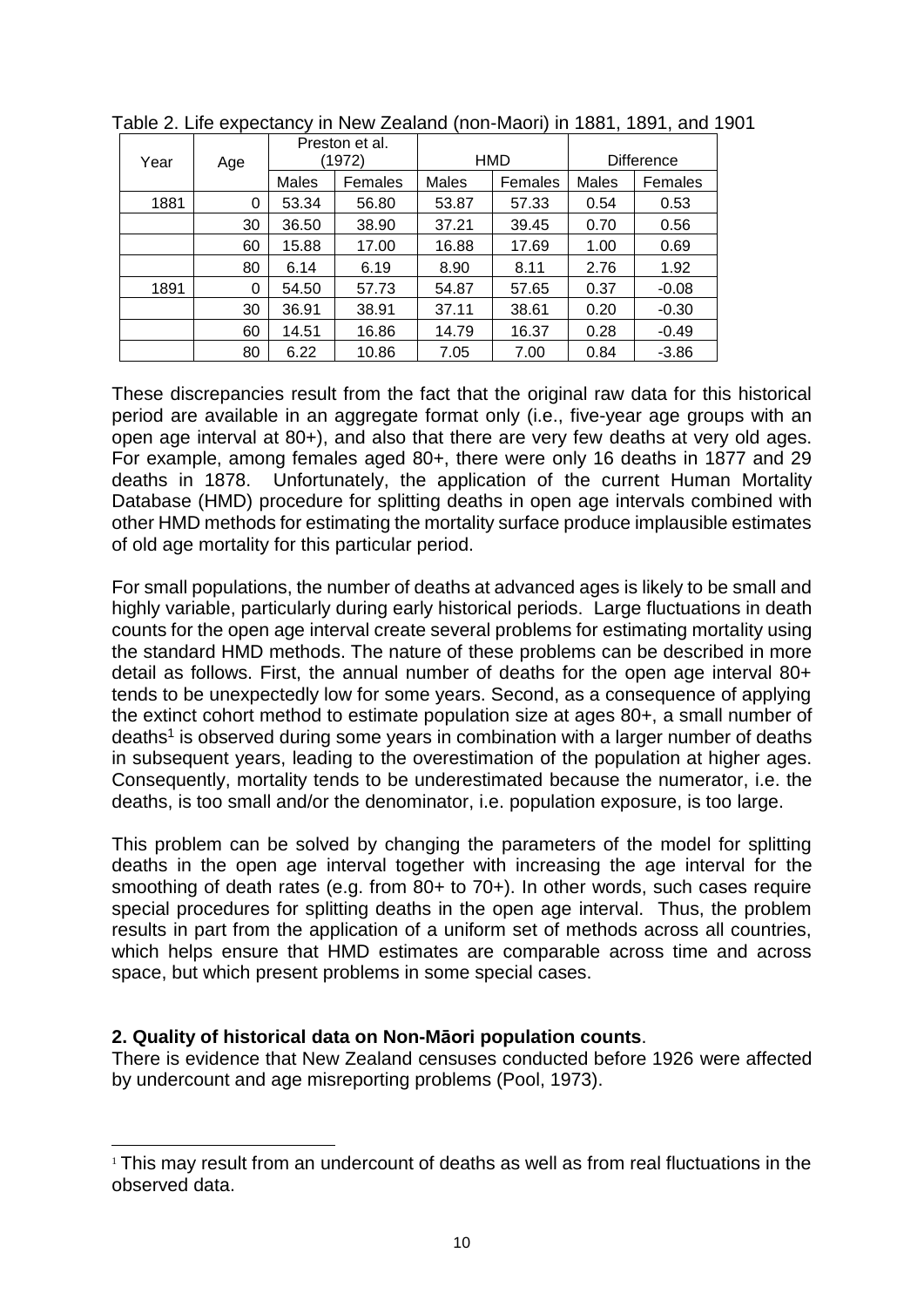The estimation of annual population counts for the period before 1901 is further complicated by a highly irregular pattern of migration. It is known that strikingly high immigration caused unprecedented rates of population increase in New Zealand (the population size of New Zealand increased about ten times between 1860 and 1891). However, during some years (e.g. in the 1880s) net-migration became negative. Such significant out-migration waves were caused by severe economic crises (Statistics New Zealand, 2006). Due to volatile international migration and very small population numbers, the application of the HMD methods to compute inter-censal population estimates for the period before 1901 is too restrictive and may lead to serious biases (the inter-censal survival method described in the *Methods Protocol* assumes that migration is distributed evenly between the two census points).

The estimation of annual Non-Māori population counts for the period around WW1 (1914-1921) is also problematic. We estimated annual population counts for Non-Māori population using the HMD methodology (which assumes that migration during the inter-censal periods 1911-1916 and 1916-1921 is uniformly distributed). The newly calculated annual population estimates do not account for very substantial movements of military personnel (40% of males aged 20-44 were mobilized) nor for military deaths and should be treated with much caution. The official population estimates for the period around WW2 (1939-1947) also cover the civilian population only.

### **3. Quality of the recent Māori and Non-Māori population estimates**.

More recent Māori and Non-Māori population estimates are affected by different problems. The first problem results from the approximation procedures used by Statistics New Zealand because of the absence of ethnic-specific migration data for the period after 1986. Statistics New Zealand statisticians assume that the current age pattern of Māori migration is the same as it was during the period 1982-1986. A second problem relates to the Māori population estimates for the period 1991-1995. Because births and deaths were classified based on the old definition of Māori ethnicity for this period, Statistics New Zealand estimated births and deaths based on the new definition of Māori using only indirect or additional information on births and deaths (for more details and the HMD solution to this problem, see Appendix II and the 'Population Count Data' section).

Another problem with the quality of population estimates concerns the rounding procedures used by Statistics New Zealand. Due to small population numbers at older ages (especially among the Māori population), rounding to the nearest ten can produce some distortions or unexpected fluctuations in mortality rates at these ages.

#### **4. Under-reporting or misreporting of vital events**

Under-reporting or misreporting of vital events is especially relevant for the Māori population. Pool (1973) suggests that registration of vital events for the Māori population was very incomplete at least until the mid-1930s. Statistics New Zealand applied smoothing procedures to Māori deaths for the period until 1947, making agespecific mortality data for Māori (and Total population) even more uncertain.

Due to the poor quality of Māori statistics, Māori (and, consequently, Total population) births may be underreported or misreported until 1961 (when the separate vital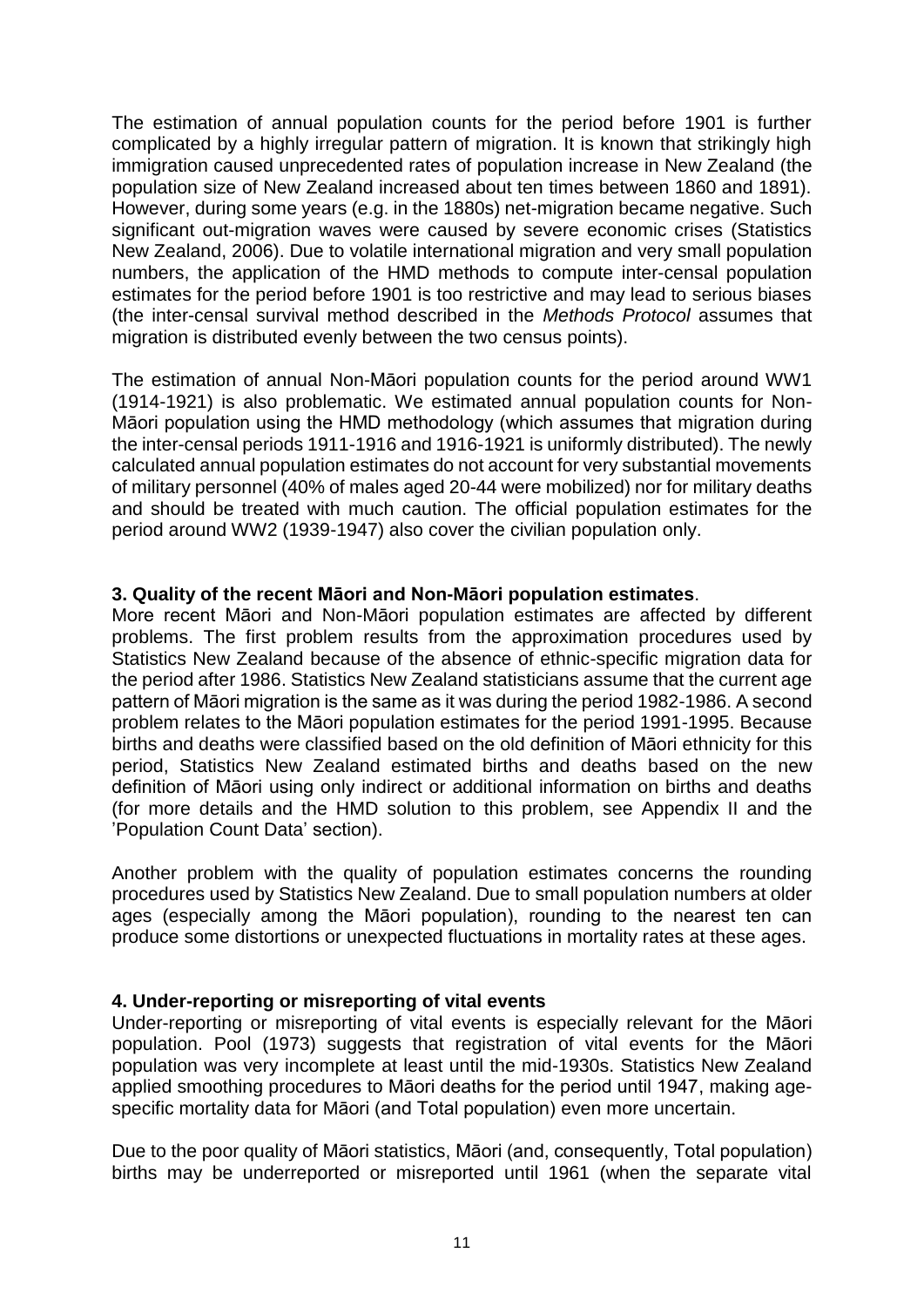registration system for the Māori was abolished) (Statistics New Zealand, 2004a). Pool (1967) noted several years in the 1940s when birthdates of Māori newborns were extremely misreported. For example, because a universal system of family benefits was introduced in 1946, there was a tendency to declare Māori children as being born during this particular year (although they were in fact born earlier).

Data for neonatal deaths and live births for the Non-Māori population are also incomplete, at least until 1901. In addition, some Non-Māori births and deaths for the 19<sup>th</sup> century actually include Māori deaths and births. During the same period, Non-Māori births and deaths were generally not registered for the Non-Māori residing in the Māori settlements (Statistics New Zealand, 2006). Finally, numerous war-related deaths during the Boer, WW1, and WW2 wars are excluded from the official statistics.

Substantially higher life expectancy at older ages for the Māori and Non-Māori populations compared with the corresponding higher quality Swedish data may indicate death undercount problems (Figures 1 and 2). In the case of the Māori, mortality estimates at older ages also seem to be very unreliable even for some of the most recent years (Figure 2). Among the Non-Māori population such problems are much less evident and mostly concern the period before 1920.

Data quality problems related to the change in the definition of ethnicity in 1995 are discussed in the Appendix II.

## **ACKNOWLEDGEMENTS**

We would like to thank Anne Howard and Michael Ryan at Statistics New Zealand for their kind help and assistance in compiling the New Zealand data. We express our special gratitude to Jit Cheung (Public Health Directorate of the Ministry of Health of New Zealand) for his highly valuable comments and contributions to the General Comments on New Zealand. We also thank Martin Tobias from the Ministry of Health of New Zealand for additional comments.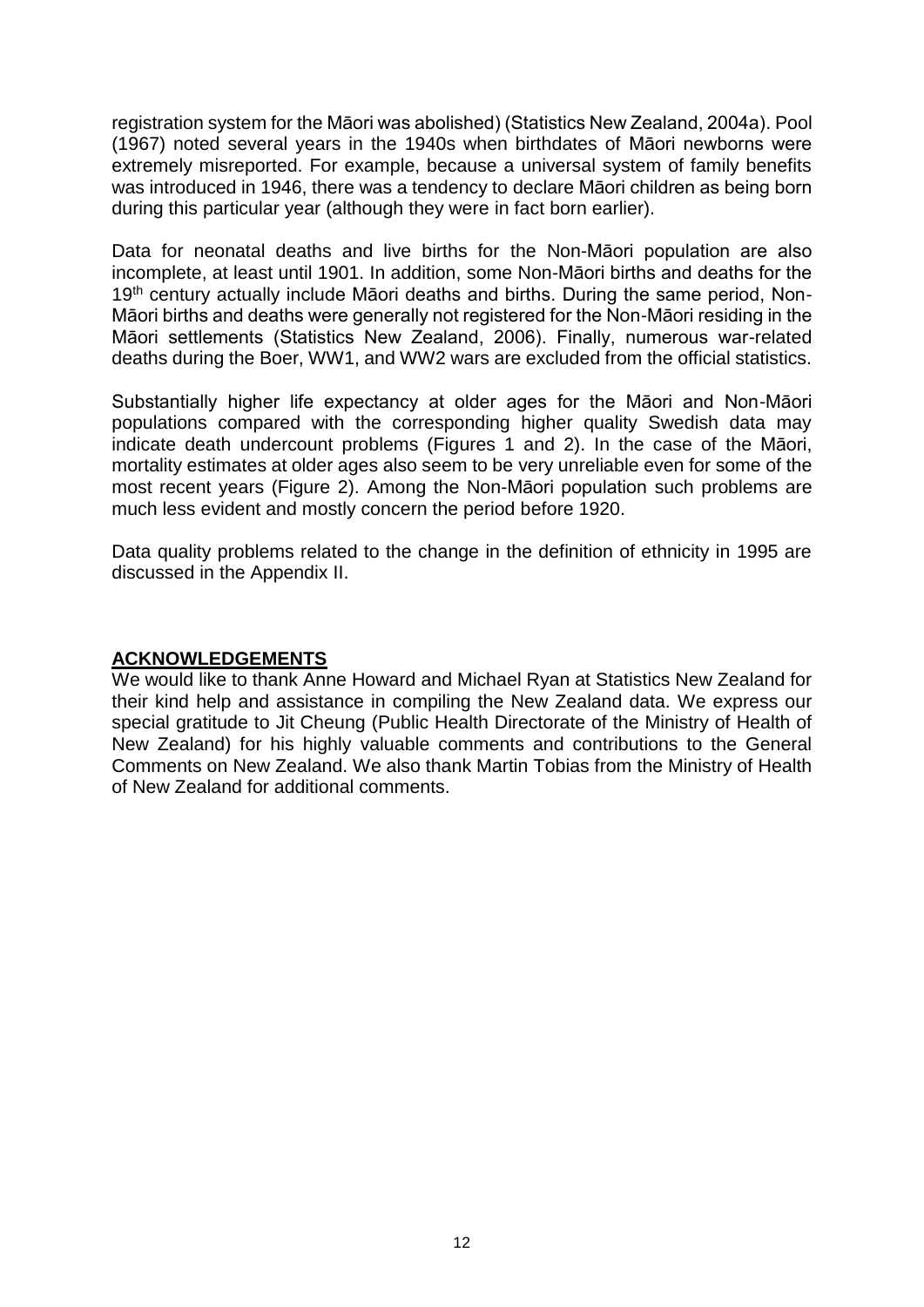**Figure 1.** Trends in life expectancy at age 80 among New Zealand Māori and Swedish males.



**Figure 2.** Trends in life expectancy at age 80 among New Zealand Non-Māori and Swedish males.



External Plausibility: Life Expectancy at Age 80, Males, New Zealand --Non-Maori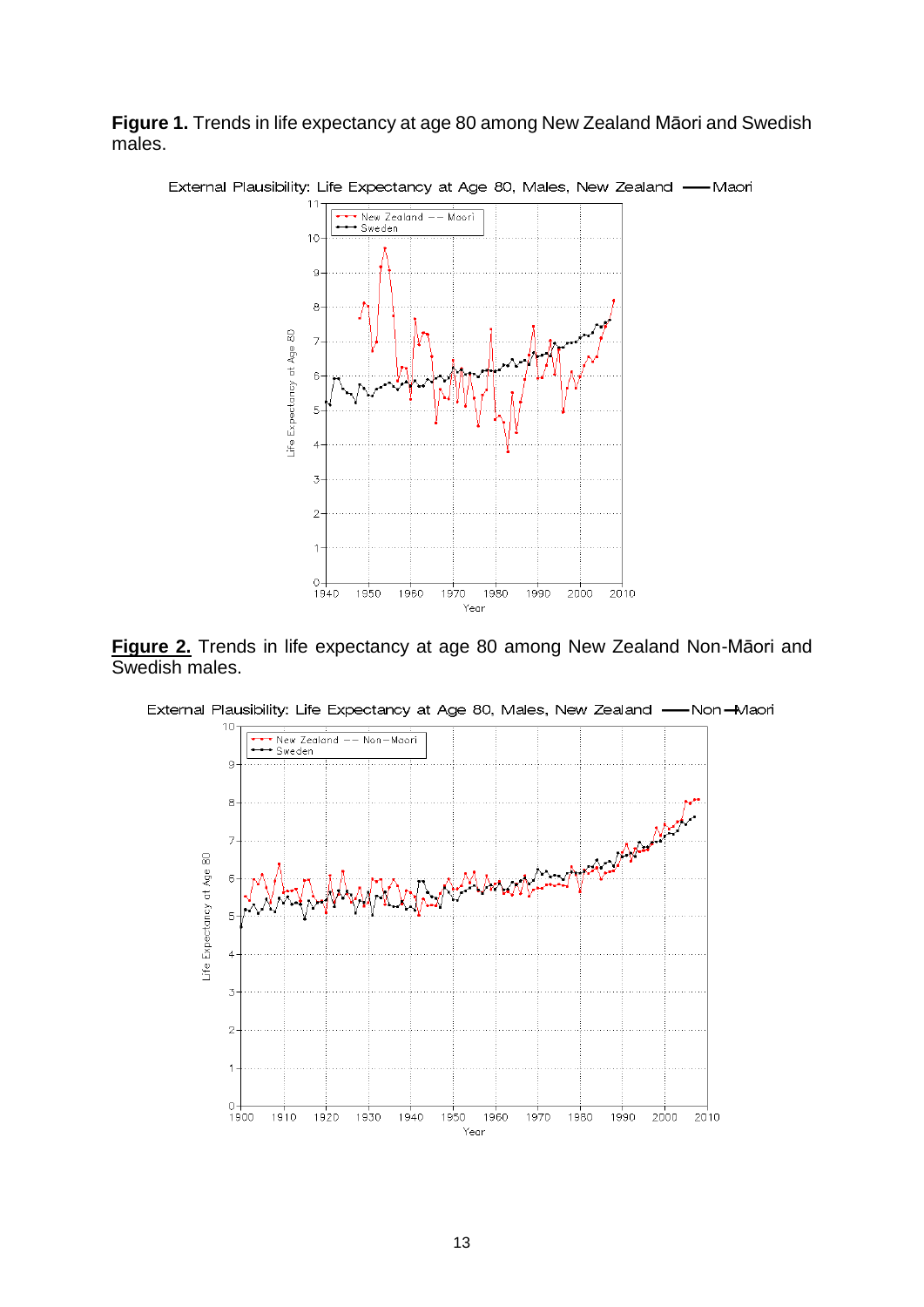## **REVISION HISTORY**

Changes with the May 2022 revision:

Life tables: All life tables have been recalculated using a modified methods protocol. The revised protocol (Version 6) includes two changes: 1) a more precise way to calculate a0, the mean age at death for children dying during the first year of life and 2) the use of birth-by-month data (where and when available) to more accurately estimate population exposures.

These changes have been implemented simultaneously for ALL HMD series/countries. For more details about these changes, see the revised Methods Protocol (at http://www.mortality.org/Public/Docs/MethodsProtocol.pdf), particularly section 7.1 on Period life tables and section 6 and Appendix E, on death rates. The life tables calculated under the prior methods (Version 5) remain available at v5.mortality.org but they have not been, and will not be, updated.

# **REFERENCES**

- Ajwani, S., Blakely, T., Robson, B., Tobias, M., Bonne, M. (2003*). Decades of Disparity: Ethnic mortality trends in New Zealand 1980-1999.* Wellington: Ministry of Health and University of Otago, 120 p.
- Bloomfield, G. T. (1984). *New Zealand, A Handbook of Historical Statistics. Reference publications in international statistics.* Boston: Hall and Co: 429 p.
- Johnstone, K., Cheung, J., Pool, I. (1998). *Population Health Measures: Principles and Applications to New Zealand Data*, Population Studies Centre Technical Report Series Number 2, the University of Waikato, Hamilton, New Zealand.
- Kannisto, V. (1994). *Development of Oldest-Old Mortality, 1950-1990: Evidence from 28 Developed Countries.* Odense Monographs on Population Aging 1. Odense: Odense University Press, 108 p.
- Kilgour, K., Keefe, V. (1992). *Kia Piki Te Ora. The Collection of Māori Health Statistics*, Discussion Paper 15, Health Research Services, Department of Health, Wellington.
- Pomare, E., Keefe-Ormsby, V., Ormsby, C. et al (1995). Hauora: *Māori standards of health III.* Wellington: Eru Pomare Māori Health Research Centre.
- Pool, I. (1985). "Mortality Trends and Differentials." Pp. 209-242 in *ESCAP Country Monograph Series No.12. Population of New Zealand. Vol.1*. New York: United Nations..
- Pool, I. (1991). *Te Iwi Māori: A New Zealand Population. Past, Present and Projected.* Auckland: Auckland University Press.
- Pool, I., Pole, N. (1987). *The Māori Population to 2011: Demographic Change and its Implications, technical report*. Wellington: New Zealand Demographic Society.
- Pool, I. (1967). "Post-war trends in Māori population growth". *Population Studies*, Vol.21, No.2, pp.87-98.
- Pool, I. (1973). "Estimates of New Zealand Māori vital rates from the mid-nineteenth century to World War I". *Population Studies*, Vol.27, No.1, pp.117-125.
- Preston S.H., Keyfitz N., Schoen R., (1972). Cause of Death- Life Tables for National Populations, Seminar Press
- Robson, B., Reid, P., Hauora, T.R.R., Pomare, E. (2001). *Ethnicity Matters: Māori Perspectives. Main Paper*. Wellington: Statistics New Zealand: 30 p.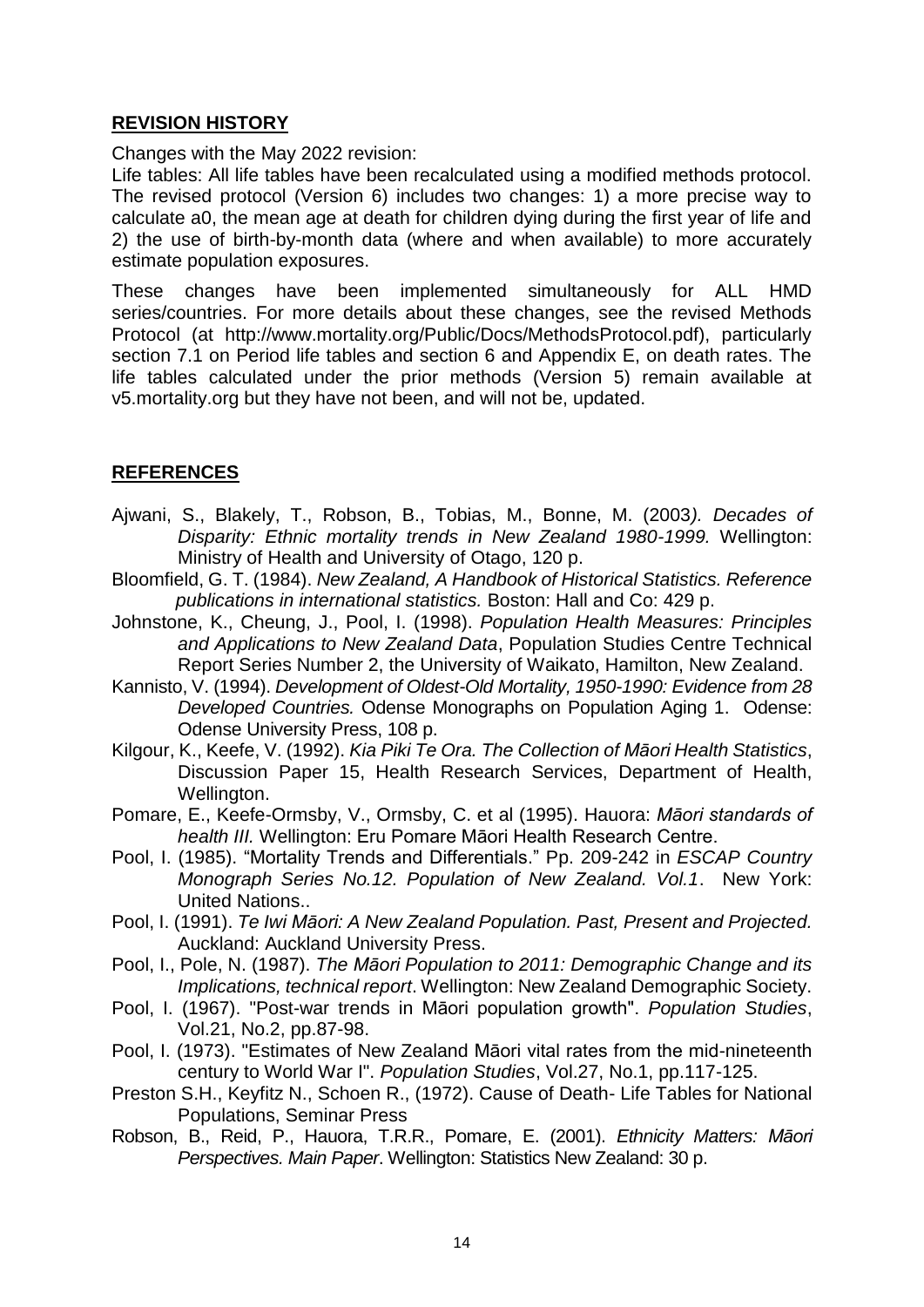- Statistics New Zealand (1998). *Adjustment of Post-censal Population Estimates for Census Undercount Research Report # 3*. Wellington: Statistics New Zealand: 40 p.
- Statistics New Zealand (2001). *2001 Census of Population and Dwellings*. *Introduction to the Census.* Wellington: Publishing Services Division of Statistics New Zealand: 67 p.
- Statistics New Zealand (2004a). *Information about statistical system, registration of births, deaths and migration*. Retrieved 01 September 2004 (http:// www.stats.govt.nz).
- Statistics New Zealand (2004b). *Quick Facts about New Zealand*. Retrieved 01 September 2004 (http:// www.stats.govt.nz).
- Statistics New Zealand (2006). A history of survival in New Zealand: cohort life tables 1876-2004. Wellington: Statistics New Zealand.
- Statistics New Zealand (2022). *Deaths*. Retrieved 22 May 2022 (http:// www.stats.govt.nz).
- Vallin, J. (1979). Socioeconomic determinants of mortality in industrialized countries, *Readings in Population Research Methodology 2*, pp.957-971.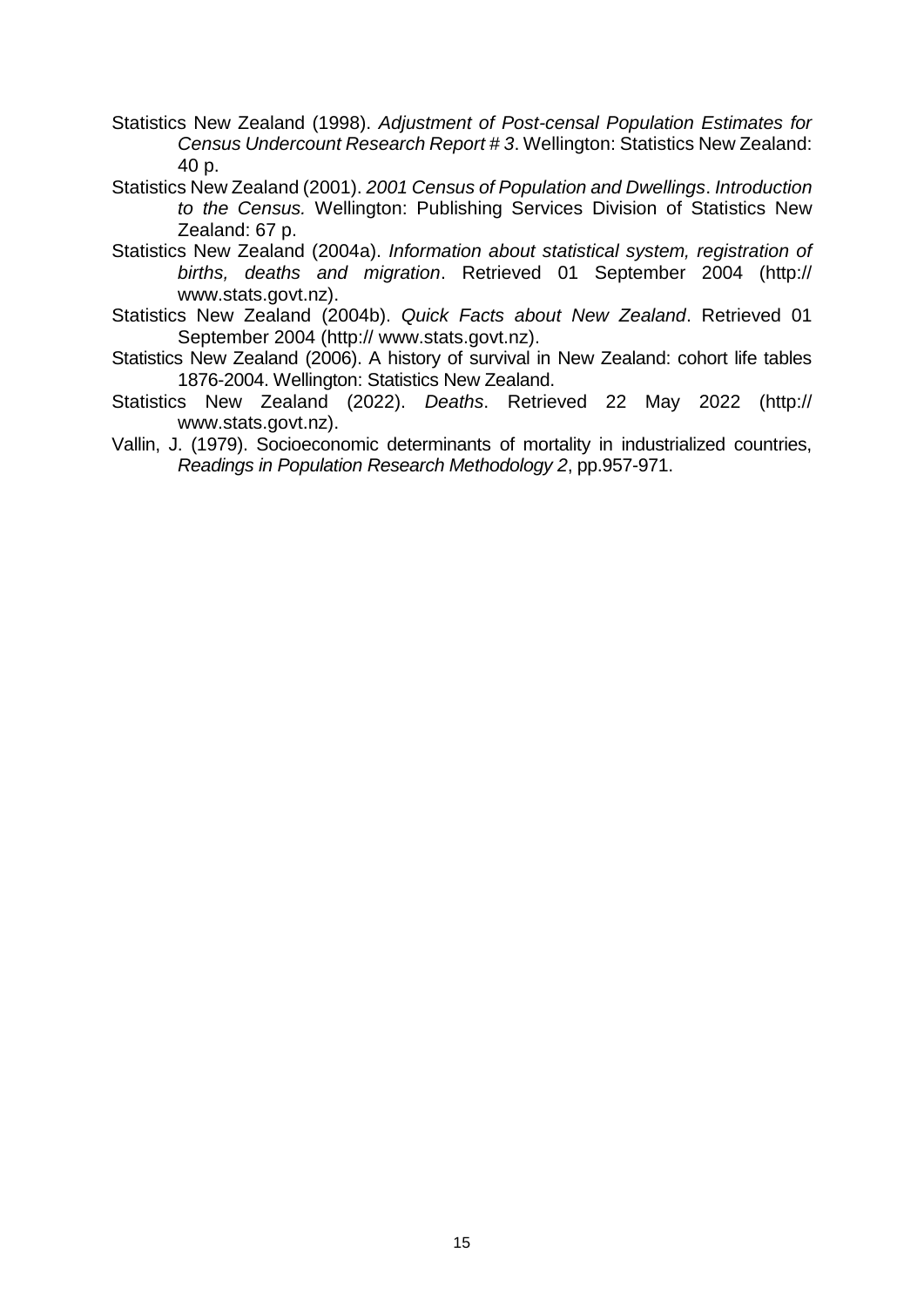# **APPENDIX 1: DESCRIPTION OF DATA USED FOR LEXIS DATABASE**

## **DEATHS**

| <b>Period</b> | <b>Type of Data</b>                     | <b>Age Grouping</b>     | <b>Comments</b> | RefCode <sup>+</sup> |
|---------------|-----------------------------------------|-------------------------|-----------------|----------------------|
| 1948          | Annual number of deaths for the de      | 0,1,2,,                 |                 | 8                    |
|               | facto population by sex and age         | $100+$                  |                 |                      |
| 1949-         | Annual number of deaths for the de      | 0,1,2,,max              |                 | 8                    |
| 1979          | facto population by sex and age         | age                     |                 |                      |
| 1980-         | Annual number of deaths for the de      | $0, 1, 2, \ldots,$ max  |                 | 9                    |
| 1990          | facto population by sex, age, and year  | age                     |                 |                      |
|               | of birth                                |                         |                 |                      |
| 1991-         | Annual number of deaths for the         | $0, 1, 2, \ldots,$ max  |                 | 9, 10, 11, 12,       |
| 2013          | 'usually resident' (de jure) population | age                     |                 | 13, 15, 20           |
|               | by sex, age, and year of birth          |                         |                 |                      |
| $2014 -$      | Annual number of deaths for the         | $0, 1, 2, \ldots, 100+$ | Rounded         | 25                   |
| 2021          | 'usually resident' (de jure) population |                         | data            |                      |
|               | by sex and age                          |                         |                 |                      |

### **POPULATION**

| <b>Period</b> | <b>Type of Data</b>                    | <b>Age Grouping</b>       | <b>Comments</b> | RefCode†   |
|---------------|----------------------------------------|---------------------------|-----------------|------------|
| 1948-         | Mid-year population                    | $0, 1, 2, \ldots 89, 90+$ |                 | 5          |
| 1990          | estimates ("mean year                  |                           |                 |            |
|               | ended December 31 <sup>st"</sup> ) for |                           |                 |            |
|               | the de facto population.               |                           |                 |            |
| 1991-         | Population estimates as of             | $0, 1, 2, \ldots 89, 90+$ | Inter-censal    | 16, 18, 24 |
| 2017          | June 30th for the 'usually             |                           | population      |            |
|               | resident' (de jure)                    |                           | estimates.      |            |
|               | population                             |                           |                 |            |
| 2018-         | Population estimates as of             | $0, 1, 2, \ldots 89, 90+$ | Post-censal     | 24         |
| 2021          | June 30th for the 'usually             |                           | population      |            |
|               | resident' (de jure)                    |                           | estimates       |            |
|               | population                             |                           |                 |            |

# **BIRTHS**

| <b>Period</b> | <b>Type of Data</b>                                                                           | <b>Comments</b> | <b>RefCode</b> †          |
|---------------|-----------------------------------------------------------------------------------------------|-----------------|---------------------------|
| 1948-1990     | Annual counts of live births<br>by sex for the 'actually<br>present' (de facto)<br>population |                 |                           |
| 1991-2021     | Annual counts of live births<br>by sex for the 'usually<br>resident' (de jure) population     |                 | 1, 2, 3, 4, 17,<br>19, 22 |

† The reference code is used in the raw data files (Input Database) to link data with sources.

## **BIRTHS BY MONTH**

**Type of data:** Annual live birth counts by month

**Period covered:** 1980-2020.

**RefCode(s):** 23.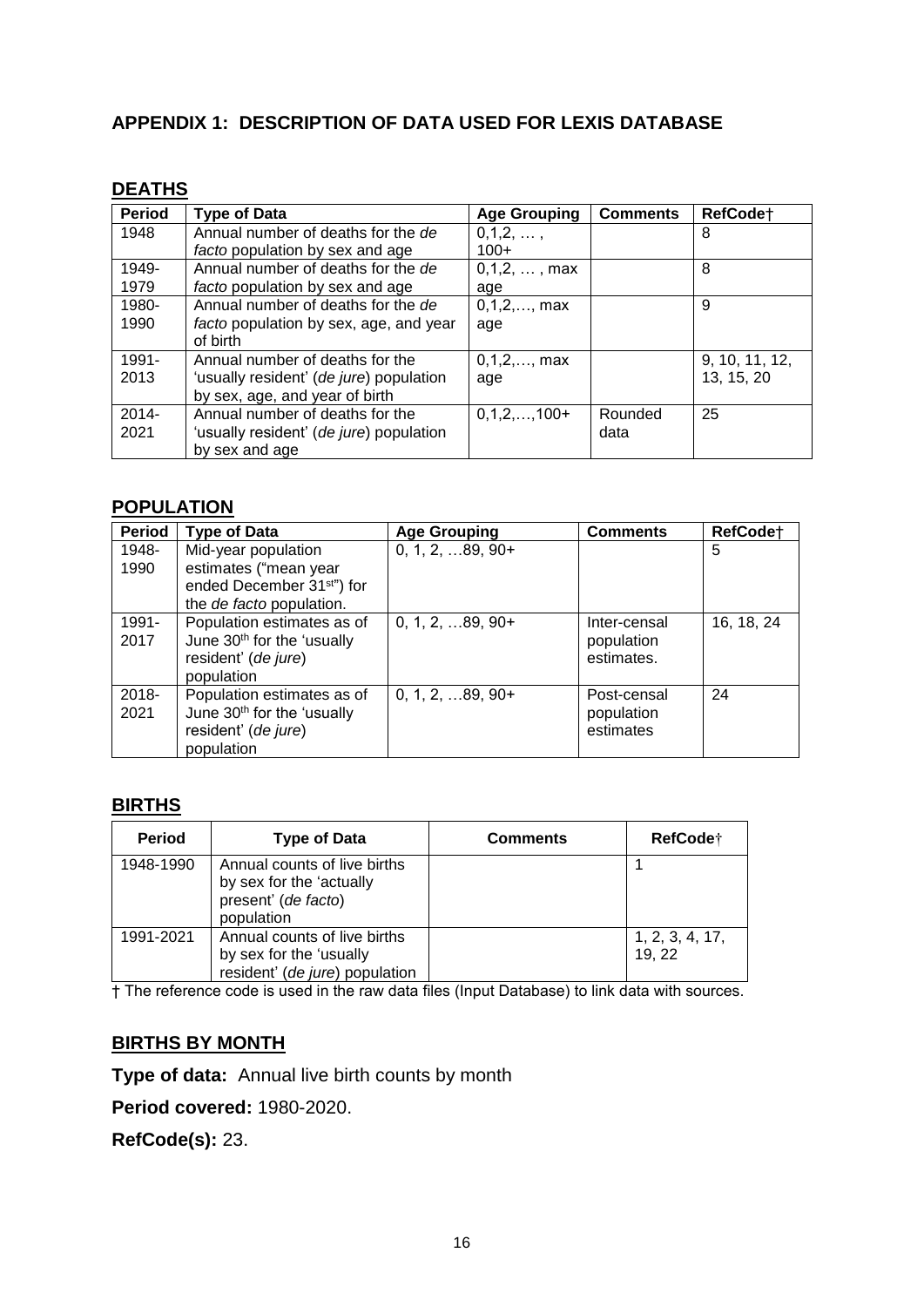## **APPENDIX II:**

## **CHANGES IN THE DEFINITION OF ETHNICITY IN NEW ZEALAND: ADJUSTMENTS TO RAW POPULATION DATA AND DEATH COUNTS**

By Dmitri Jdanov and Domantas Jasilionis Last updated: 06 July 2010

## *Changes in the census ethnicity questions in the 1980s and 1990s*

The definition of Māori used on census questionnaires changed over time. The earliest definitions, based on "belonging to the Māori race" or "quantum of Māori blood" (proportion of descent criterion), were used until the 1986 census. Starting with the 1986 census, ethnicity was identified according to a more flexible concept of selfidentification with any ethnic group. However, ethnic-specific population estimates counted as Māori only those people who indicated solely that ethnicity (on the census form). Until 1990, the definition of ethnicity used for estimating the Māori population seem to have been rather comparable, as there were no obvious discontinuities in the trends for the Māori population during the 1980s.

A new definition of ethnicity was introduced in the 1991 census. For the first time, the Māori ethnic group also included those who indicated more than one ethnicity in the census. Such flexibility, together with changes in the questions about ethnicity, resulted in a substantial increase in people identifying themselves as Māori. Each of the three censuses in 1991, 1996, and 2001 used different wordings for the ethnicity questions (based on self-identification). New population estimates were recalculated backwards from the census of 2001 to 1991 (the wording of the ethnicity question in these two censuses being more or less comparable ), replacing population estimates based on the census 1996.

## *Changes in the identification of ethnicity in birth, death and migration records*

While a new flexible concept of ethnicity was introduced as early as in 1986 for population counts, a similar reform in the definition of ethnicity used for birth and death certificates was not introduced until 1995. Interestingly, the new concept of ethnicity was applied not at the beginning of the year but on September 1<sup>st</sup>. Until that date, the old concept (based on quantum of Māori blood) was used.

Information on the ethnicity of in-migrants has not been collected since 1987. Statistics New Zealand assumes that Māori net migration follows the same pattern as during the period 1982-1986. This assumption affects the quality of Māori population estimates as well.

## *Implications of changes in official definitions of ethnicity on demographic data*

Because the new definition of ethnicity was not used for birth and death certificates until September 1995 (more than four years after the change was introduced for population estimates), it was not possible to calculate ethnic-specific demographic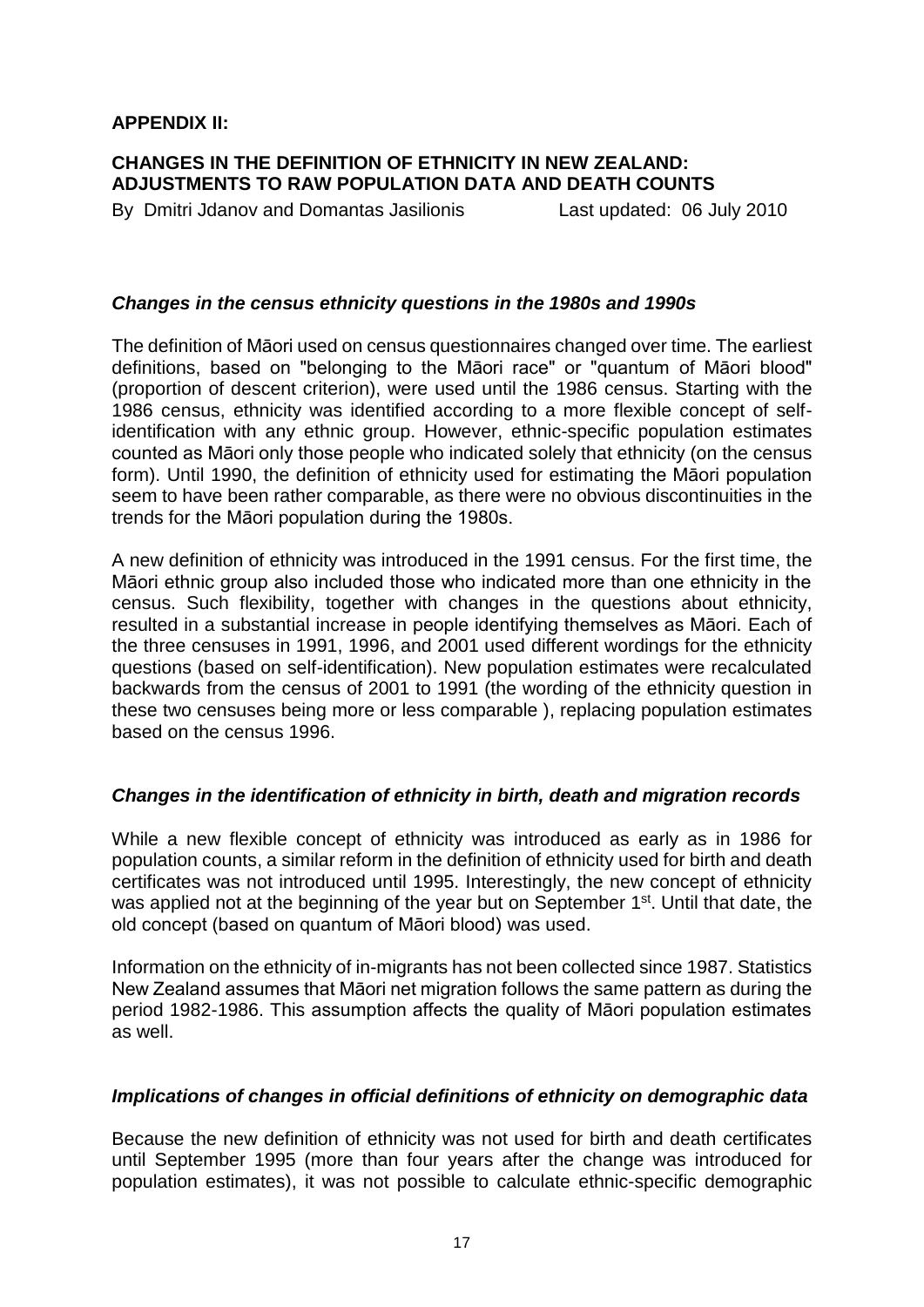indicators for 1991-1995. Statistics New Zealand used indirect or additional information on births and deaths to calculate revised birth and death counts (based on the new definition of ethnicity) for the Māori population during this period. For example, births were redefined as Māori if there was any indication of Māori ethnicity (based on ethnicity of the parents or other indicators of ethnicity). Māori deaths for the period 1991-1995 based on the 'new' concept were derived from death rates that were used for the 1996-based Māori population projections (Statistics New Zealand, 2004a). These revised birth and death counts have never been published, and it was therefore not possible to use these approximations for the HMD either.

Consistency between the definitions of ethnicity used for population estimates and for births and deaths is shown in Figure 3.

| <b>POPULATION</b>                    |                                                                                        |                                                                                                                                              |      |      |      |      |      |      |       |
|--------------------------------------|----------------------------------------------------------------------------------------|----------------------------------------------------------------------------------------------------------------------------------------------|------|------|------|------|------|------|-------|
|                                      | -1988                                                                                  | 1989                                                                                                                                         | 1991 | 1992 | 1993 | 1994 | 1995 | 1996 | 1997- |
| <b>BIRTHS &amp;</b><br><b>DEATHS</b> |                                                                                        |                                                                                                                                              |      |      |      |      |      |      |       |
|                                      | <b>OLD DEFINITION:</b> by "degree of blood" or<br>"belonging to the sole ethnic group" |                                                                                                                                              |      |      |      |      |      |      |       |
|                                      |                                                                                        | <b>NEW DEFINITION:</b> based on self-identification.<br>Multiple answers are possible.                                                       |      |      |      |      |      |      |       |
|                                      |                                                                                        | <b>Both "old" and "new" definitions. However, data</b><br>population by "old" definition is unpublished and<br>for analytical purposes only. |      |      |      |      |      |      |       |

## **Figure 3.** Changes in definitions of the Māori ethnic group

If the official published population estimates and deaths for the period 1991-1995 are used, the life expectancy of Māori will be over-estimated due to the discrepancyt between the concepts of ethnicity used to classify data on deaths and on population (Figure 4).

Statistics New Zealand has attempted to solve the discrepancy and has produced Māori population estimates according to the 'old' definition for the period 1991-1995. However, these data are also imperfect and have never been published. It was possible to use them only indirectly for the HMD estimates of population, births and deaths according to the 'old' definition of Māori.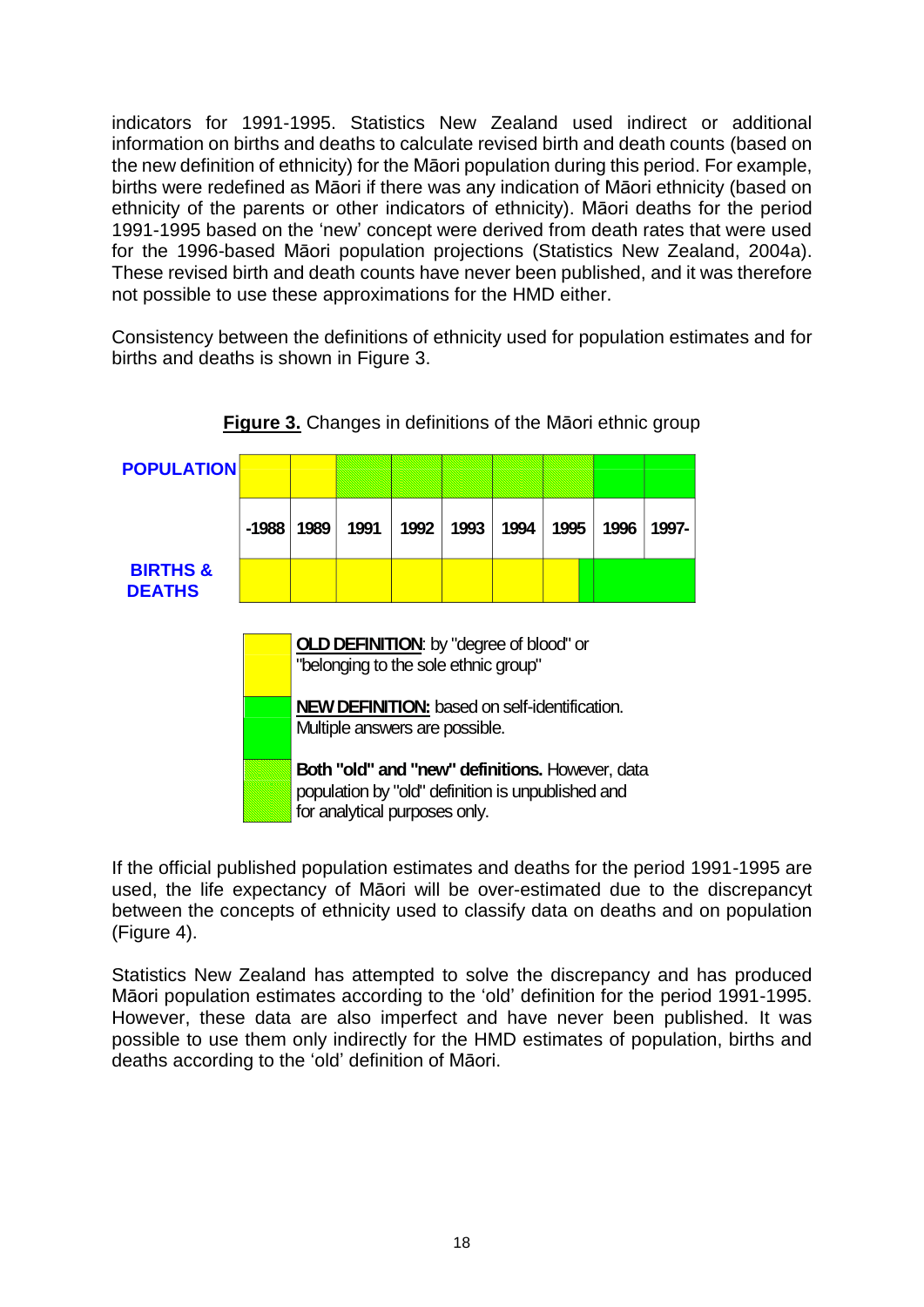**Figure 4.** Life expectancy at birth of the Māori population calculated from the official (unadjusted) data.



The most serious problem with the ethnic-specific data concerns the year 1995. Because the new definition of ethnicity took effect on September 1st, data on Māori births and deaths for this year are classified by a mixture of the narrower 'old' and the more flexible 'new' concepts of ethnicity. Therefore, although Māori population estimates based on the 'old' definition are available, their use would over-estimate mortality and fertility due to the more flexible concept of ethnicity used for the birth and death certificates in the latter part of 1995. However, we found that the change in the definition had only a very minor impact on the birth rates. Therefore, by contrast with what was done for the deaths, we decided not to use additional correction factors in this case.

# **Solution to the problems related to the changes in definitions of Māori**

In the HMD, changes in the definition of ethnicity are dealt with as changes in population coverage. Although such changes are not due to territorial changes, they can be treated as such in order to make appropriate adjustments to the formulas. Thus, a standard procedure was applied, as described in the *Methods protocol* (see Appendix D) to derive new intercensal population estimates for 1991-1995. For this, it was also necessary to calculate adjustment factors for the population (*Vx*).

The ratio between the Māori population as defined by the new concept and the old one is treated as if it were a ratio between populations after and before a territorial change (i.e. *V<sup>x</sup>* adjustment factor). More specifically:

$$
V(x,1996) = \frac{P^{new}(x,1996)}{P^{old}(x,1996)} ,
$$
 (A2.2)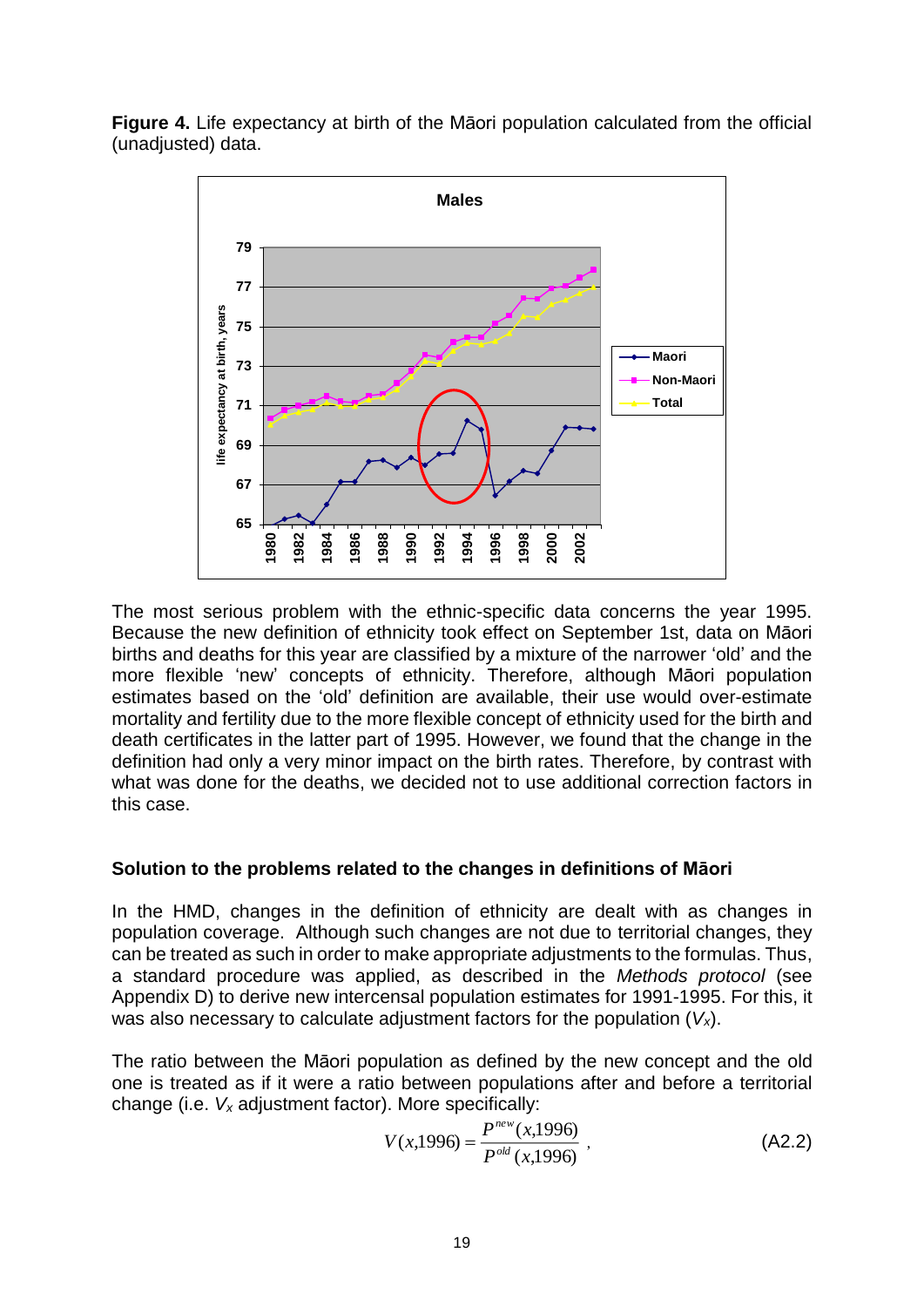where  $P^{new}(x,1996)$  is the Māori population at age x on January 1<sup>st</sup> 1996 based on the new concept and  $P^{old}(x,1996)$  is the Māori population at age x on January 1<sup>st</sup> 1996 based on the old definition.

It was also necessary to adjust the number of deaths in 1995 to account for the excess due to the new definition of ethnicity introduced in September. Therefore, an additional territorial adjustment factor for deaths (not specified in the *Methods protocol*) has been calculated according to the following formula:

$$
Rd(x,1995) = \frac{\overline{M}(x,1994,1996)}{M(x,1995)},
$$
 (A2.3)

where  $M(x,1995)$  is the actual age-specific mortality rate for the Māori in 1995 (where deaths represent a mixture of 'old' and 'new' definitions and population estimates have been adjusted to correspond to the 'old' definition) and  $\overline{M}(x,1994,1996)$  is the average of the age-specific mortality rates for the Māori in 1994 and 1996. Applying this ratio to the original Māori death count in 1995  $(D(x,1995))$  produces the approximate number of deaths  $(\hat{D}(x,1995))$  based on the 'old' definition:

$$
\hat{D}(x,1995) = Rd(x,1995) \cdot D(x,1995) \tag{A2.4}.
$$

In other words, the excess deaths resulting from the introduction of the new definition of ethnicity are excluded so that both deaths and population for 1995 are based on the same 'old' definition. The result of this procedure for males is shown in Figure 5.

After calculating the adjustment factors and correcting the number of deaths for 1995, the intercensal method for calculation of population estimates was applied for the years 1991 to 1996 (see Appendix D of the *Methods Protocol*). The result is a new continuous series of Māori indicators, which are calculated using adjusted ethnicspecific death and population data for 1991-1995. A comparison of trends in life expectancy at birth using the original raw data and the adjusted figures is presented in Figure 6. We can see that, after adjustment, the large increases in life expectancy at birth in the 1991-1995 period have almost disappeared. The corresponding figures for the Non-Māori population can easily be derived using adjusted Māori and total population data.

Unfortunately, we were not able to solve the numerator-denominator bias arising from possible misreporting of ethnicity in death records, therefore even adjusted data on Māori and Non-Māori should be treated with caution.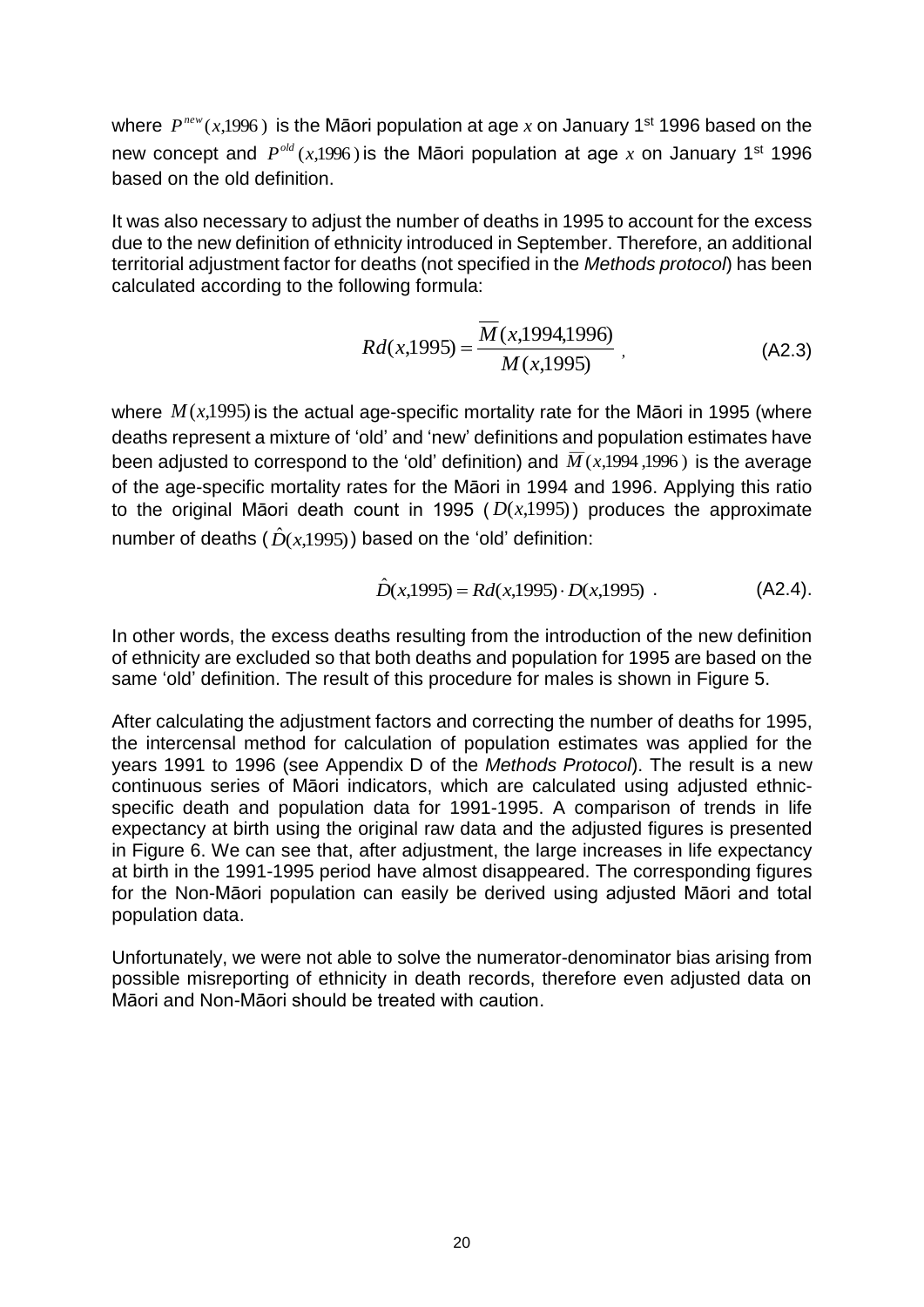

**Figure 5**. Trends in Māori deaths before and after application of the adjustment factor

**Figure 6.** Life expectancy at birth of the Māori population calculated from the official (unadjusted) and from the adjusted data.

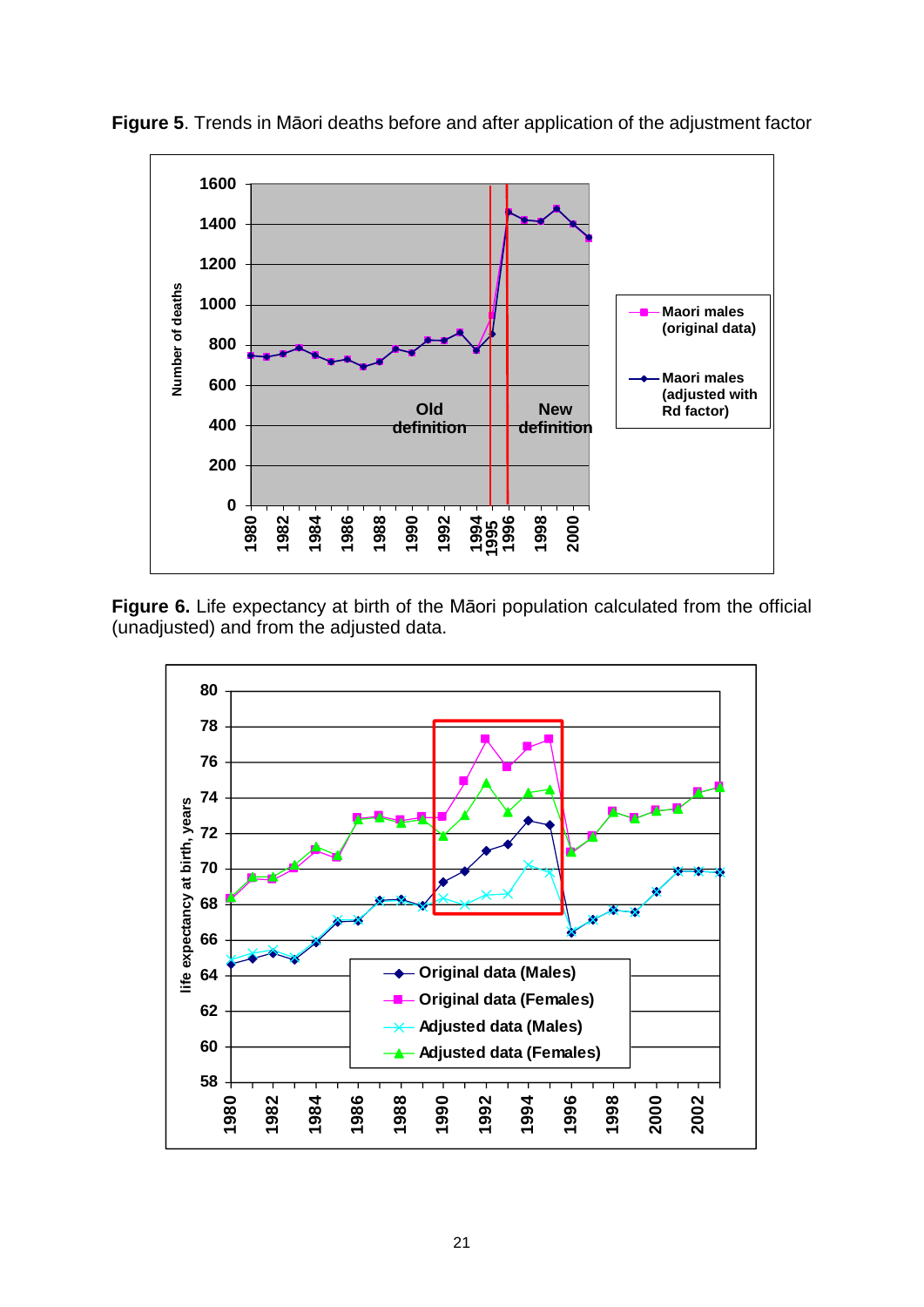## **APPENDIX III:**

### **COMMENTS ON THE QUALITY ISSUES RELEVANT TO THE ETHNIC-SPECIFIC POPULATION DATA**

By Jit Cheung **Last updated: 11 October 2004** Senior Advisor Public Health Intelligence, Public Health Directorate Ministry of Health of New Zealand

### *Introduction*

Increasing ethnic diversity is a demographic reality in New Zealand and around the world. This worldwide phenomenon is a point of celebration for societies as well as among research communities. At the same time methodological issues around ethnic definition, data collection and measurement are becoming more complicated. In the New Zealand context, changes in the official definition of ethnicity reflect not only changes in administrative practice, but more importantly changes in society's understanding, perceptions and empathy to race and ethnic issues. These latter changes were driven by social, economic, political, demographic and other forces.

In this appendix more detailed comments are provided on the ethnic dimension in New Zealand population and vital statistics.

## *Current situation*

In New Zealand the issues of defining ethnicity and making comparative assessments along the ethnic dimension are particularly pertinent. Historically, the New Zealand population is made up of two major ethnic groups: the indigenous Māori population and the more dominant European population. Over time these two ethnic populations have undergone different demographic and health transitions, and, as a result, have attained distinctively different age structures and mortality profiles. Currently, these two major ethnic groups occupy opposing ends of the socio-economic spectrum. Health and demographic analyses that fail to disaggregate trends and patterns by ethnicity will mask considerable disparities between the ethnic groups.

Moreover, New Zealand's ethnicity make-up has also greatly diversified over the last few decades, largely as a result of international migration. At the latest 2001 Census, the fastest growing Asian population has overtaken Pacific peoples as the third largest major ethnic group in the country. Moreover, the number of people who identified with two or more ethnic groups has also increased.

Table 1 shows the ethnic mix at the 2001 Census by the five major ethnic groups derived by Statistics New Zealand, by a single ethnic group only (those who identify with only the ethnic group reported in Table 1 and none other) and by multiple ethnicities (those who identify with the ethnic group reported in Table 1 plus at least one of the other four major ethnic groups).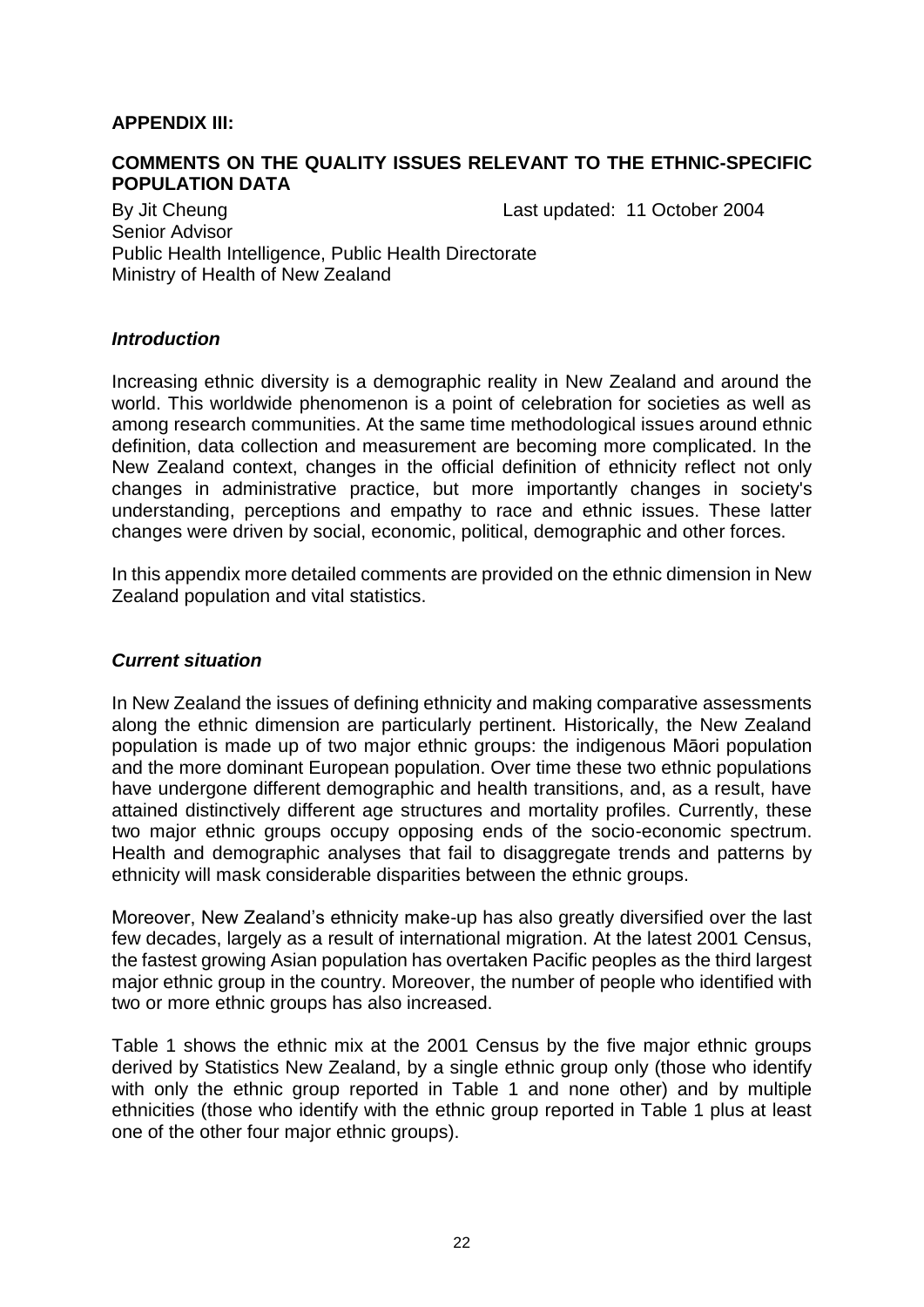The difference between the number of people reporting one and only one ethnic group and the total corresponds to the number of people identifying with multiple ethnic groups. For example, 2.610 million people (or 70.0% of the total population) reported one European ethnic group only; an additional 0.258 million people (or 6.9% of the total) reported one European ethnicity and one or more of the other ethnic groups, bringing the European total (the sum of those reporting one and only one European ethnic group and those reporting several ethnicities including European) to 2.868 million people (or 76.9% of the total population). Thus numbers in the 'Total responses' column are not mutually exclusive and add up to more than the grand total.

|                |                             | Number of people   | Percentage of total         |                    |  |
|----------------|-----------------------------|--------------------|-----------------------------|--------------------|--|
|                | Single ethnic<br>group only | Total<br>responses | Single ethnic<br>group only | Total<br>responses |  |
| European       | 2,610,408                   | 2,868,009          | 70.0%                       | 76.9%              |  |
| Māori          | 294,726                     | 526,281            | 7.9%                        | 14.1%              |  |
| Pacific People | 166,056                     | 231,801            | 4.5%                        | 6.2%               |  |
| Asian          | 213,582                     | 237,459            | 5.7%                        | 6.4%               |  |
| Other          | 19,533                      | 24,924             | 0.5%                        | 0.7%               |  |
| Not stated     |                             | 143,598            |                             | 3.8%               |  |
| Total          | 3,730,332                   |                    |                             |                    |  |

Table 1. New Zealand 2001 Census resident population by major ethnic group

*Source: Statistics New Zealand*

Accompanying the increasing ethnic diversity are changes in social perception towards the issue of ethnicity, as reflected by the increasing proportion of people identifying with multiple ethnic groups and by changes in the official definitions in successive censuses and vital statistics collections. The most significant change in Māori ethnic definition occurred in the 1980s, with a switch from a biological concept of blood quantum to a self-identified social concept of cultural affiliation. The process of change can be described as an on-going experiment, in a continuous search for the optimal combination of concept and phraseology.

For simplicity of presentations, hereafter the term 'Non-Māori' is used to refer to '*all persons in the population who do not identify as Māori in the total response to the question on ethnicity'*.

## *Remarks on ethnic population data*

Prior to the 1976 census, Māori ethnicity was defined in New Zealand censuses as "persons of half or more Māori blood". In the 1976 census, an additional question was added that asked respondents whether they claimed Māori descent, even if they gave a negative response to the question on degree of Māori blood. The net effect of this change appeared to be an over-reporting of people claiming half or more Māori blood (Pool and Pole, 1987). The question on Māori descent was dropped in the 1981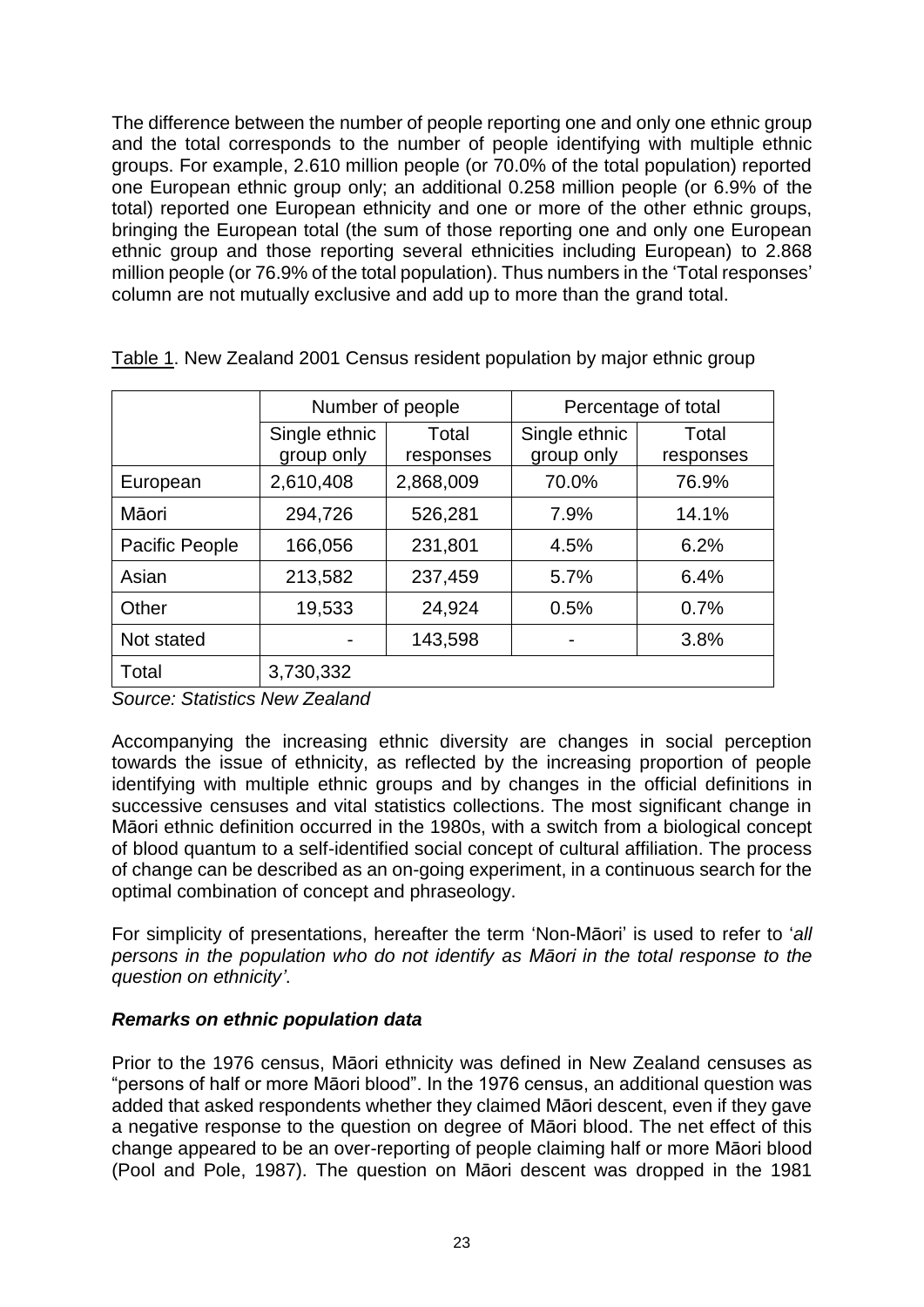census, but was picked up again as a separate ancestry and descent question in 1991, 1996 and 2001. Meanwhile, a self-identified, cultural affiliation definition of ethnicity and a hierarchical procedure of ethnicity coding were introduced in the 1986 census, which were also used in the three subsequent censuses.

Under the new system, respondents were asked to check as many circles as needed to show to which ethnic group(s) they belong. When New Zealand Māori is one of the groups reported, the person is assigned to New Zealand Māori, otherwise a series of procedures are used to assign that person to another ethnic group. Further problems arising from this change result from category jumping, where individuals may change ethnic identity between data collection operation.

The series of changes in census ethnicity definition and coding practices render longitudinal analysis of Māori ethnic data over time difficult. The implications of this problem extend beyond the census data, affecting comparability between the census and other data sources (see below). The effects on Non-Māori population data, however, are greatly mitigated by this group's much larger size.

## *Remarks on ethnic death data*

Prior to September 1995, a biological definition of ethnicity was used on the death registration form, asking about the "degree of Māori or Pacific Islander blood" of the deceased's parents. A new form was introduced on September 1<sup>st</sup> 1995, with the question on ethnicity being the same as the self-identified, cultural affiliation definition used in the 1996 census. This change improved the comparability between census and death data, but it also introduced a definitional discrepancy in the mortality historical time series. Again this is an issue affecting Māori data disproportionately.

Ethnic death data for the 1995 calendar year was adversely affected by the definitional change coupled with a possible administrative lag in its full implementation around the country. Data for the last quarter were of particularly questionable quality.

A number of potential problems also exist in the analysis of historical ethnic mortality statistics in New Zealand. Historically, the ethnicity of the deceased was often determined by an observer, usually the funeral director. The family of the deceased was rarely consulted (see Kilgour and Keefe, 1992). Often, ethnic identification became based on skin colour, a questionable identification technique. Furthermore, non-responses to the ethnicity question on the death registration form were subsequently coded as 'Other', or 'Non-Māori', and this could have lead to considerable under-reporting for Māori.

The inconsistency in the timing of changes in the definition of ethnicity in the census and vital statistics generated severe biases in the estimation of Māori and Pacific death rates and, to a lesser extent, birth rates, known as the 'numerator-denominator bias'. In a major study, the New Zealand Census-Mortality Study (NZCMS), Ajwani *et al.* (2003) quantify the numerator-denominator bias by using probabilistic matching of ethnicity entries on death records in the three years following the Census to the Census unit record. It was found that the numerator-denominator bias negatively affected Māori and Pacific ethnic groups strongly in the 1980s and early 1990s, particularly in the younger age groups. The situation has improved markedly in the